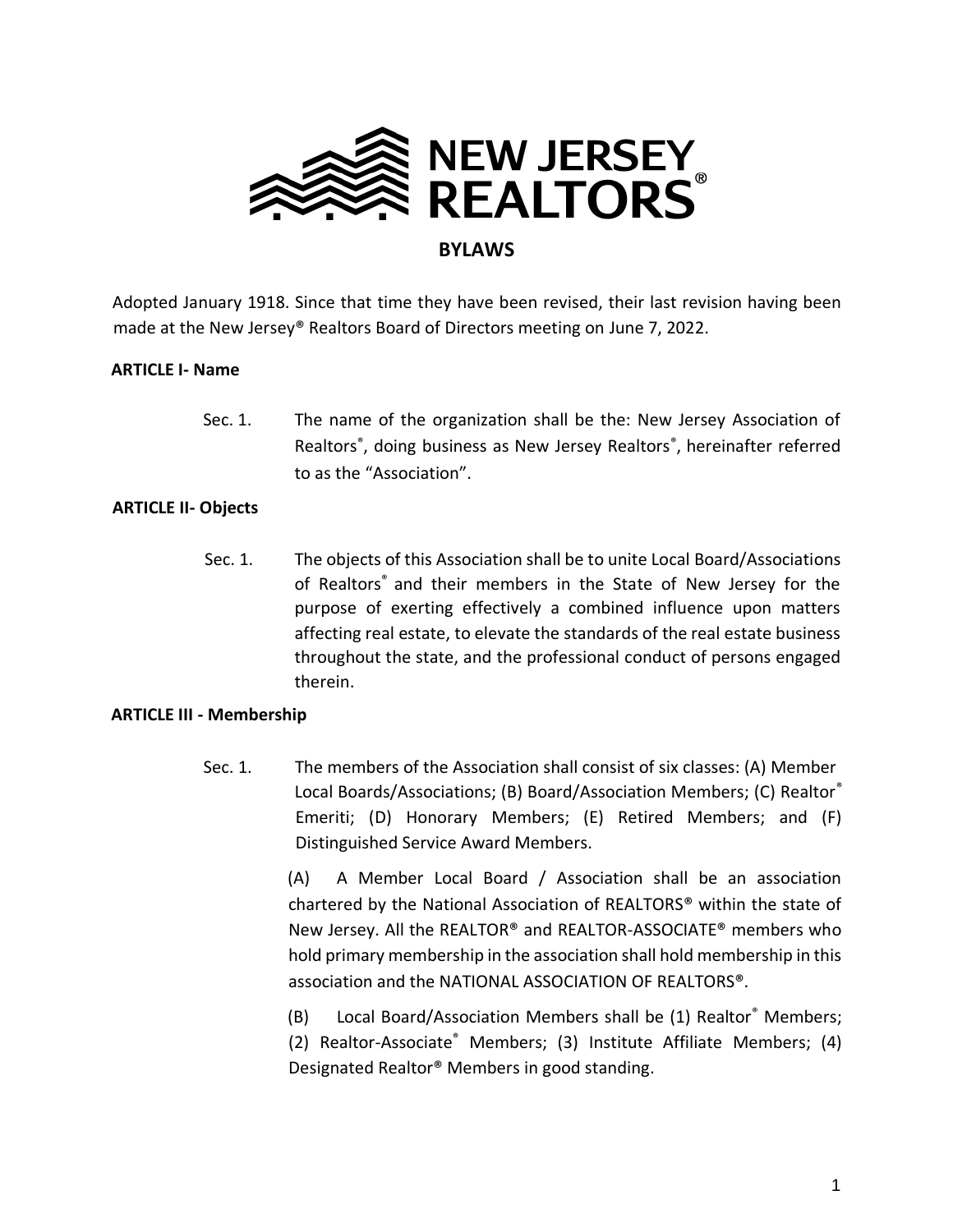1. A REALTOR® member shall be any individual engaged in the real estate profession as a principal, partner, corporate officer, or branch office manager acting on behalf of the firm's principal(s), and licensed or certified individuals affiliated with said REALTOR® member whose place of business is located in an area outside the jurisdiction of any Member Board who meets the qualifications for REALTOR® membership established in subsection (a) below. Secondary REALTOR® membership shall also be available to individuals who hold primary membership in an association in another state and who desire to obtain direct membership in the state association without holding membership in a local association in the state.

2. Realtor-Associate<sup>®</sup> Members shall be those independent contractors and salesmen or licensed or certified appraisers who are affiliated with or employed by a Realtor® Member or a firm, partnership or corporation of which any Realtor® Member is a principal, partner, or officer, who are actively engaged in the real estate business, who are deemed qualified for Realtor-Associate® membership by the Local Board/Association and who are primary Members of a Local Board/Association as shown on the records of the Association. Secondary Realtor-Associate® Members shall be those individuals who hold primary membership in a Local Board/Association in another state and who desire to obtain direct membership in this Association without holding membership in a Local Board/Association in the state, provided such persons maintain a current, valid New Jersey Real Estate Broker's, Broker-Salesperson or Salesperson's license or are licensed or certified by an appropriate state regulatory agency to engage in the appraisal of real property in New Jersey.

3. Institute Affiliate Members shall be individuals who hold a professional designation awarded by an Institute, Society, or Council affiliated with the National Association of Realtors® that addresses a specialty area other than residential brokerage, or individuals who otherwise hold a class of membership in such Institute, Society, or Council that confers the right to hold office. Any such individual if otherwise eligible may elect to hold Realtor® or Realtor-Associate® membership, subject to payment of applicable dues for such membership.

4. Designated REALTOR® members- Each firm (or office in the case of firms with multiple office locations) shall designate in writing one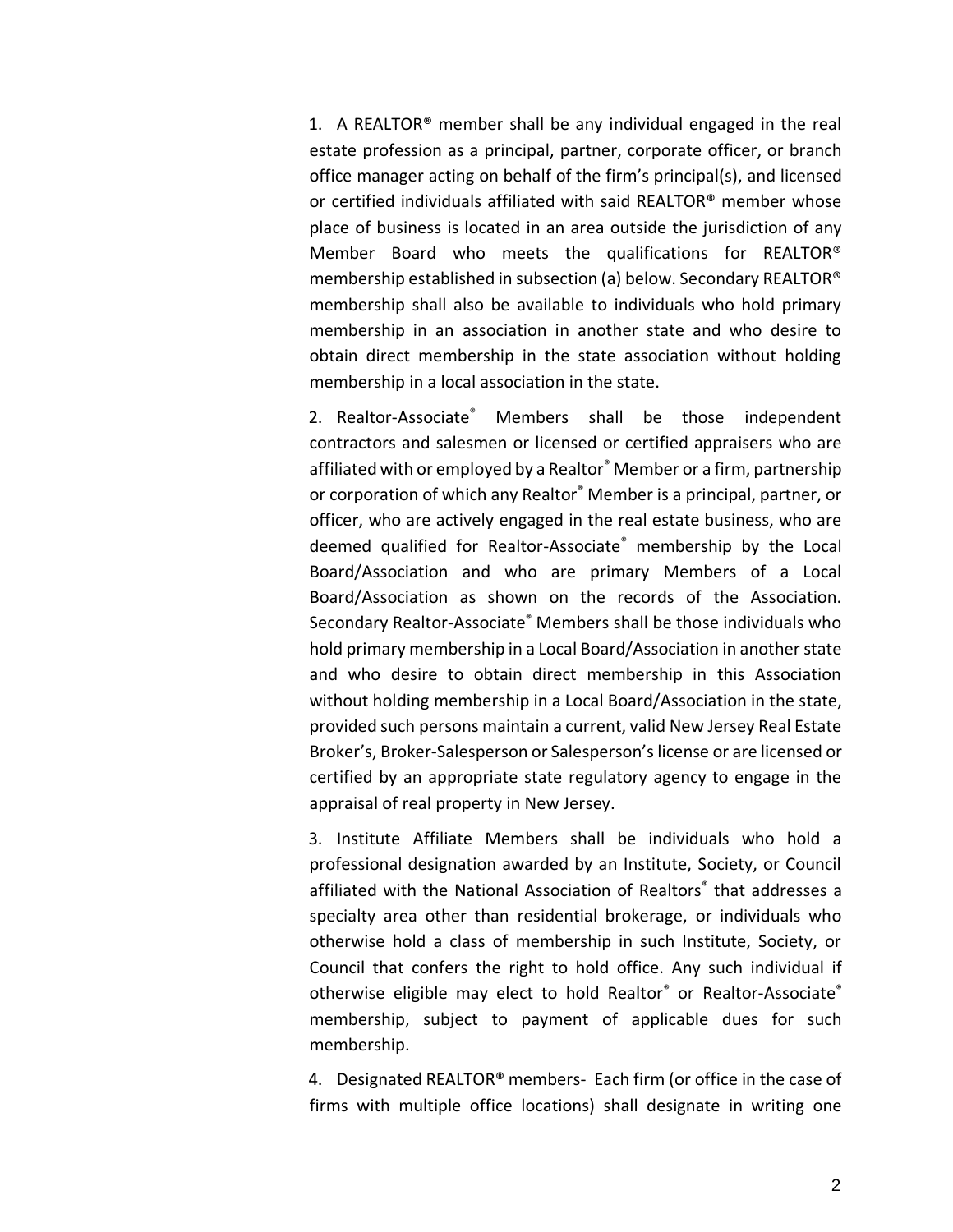REALTOR® member who shall be responsible for all duties and obligations of membership, including the obligation to arbitrate (or to mediate if required by the association) pursuant to Article 17 of the Code of Ethics and the payment of association dues as established in Article II of the Bylaws. The "designated REALTOR®" must be a sole proprietor, partner, corporate officer, or branch office manager acting on behalf of the firm's principal(s) and must meet all other qualifications for REALTOR® membership established in Article II, Section 4 of the Bylaws.

Corporate officers (who may be licensed or unlicensed) of a real estate brokerage franchise organization with at least one hundred fifty (150) franchisees located within the United States, its insular possessions and the commonwealth of Puerto Rico, elected to membership pursuant to the provisions in the NAR Constitution and Bylaws, such individuals shall enjoy all of the rights, privileges and obligations of the Realtor® Membership (including compliance with the Code of Ethics) except: obligations related to Local Board/Association mandated educations, meetings attendance, or indoctrination classes or other similar requirements; the right to use the term Realtor® in connection with their franchise organization's name; and the right to hold elective office in the Local Board/Association, State Association and National Association.

(C.) A Realtor® Member who has held membership in the National Association of Realtors<sup>®</sup> as a Realtor®, Realtor-Associate®, or both, for a cumulative period of forty (40) years with no age requirement upon certification and the granting of such membership based on the Constitution and Bylaws of the National Association of Realtors® and approved by the Board of Directors of the National Association of Realtors<sup>®</sup> shall be designated "Realtor<sup>®</sup> Emeritus". Emeritus members are waived from paying Association dues.

(D.) A Realtor® or Realtor-Associate® Member who holds membership in the Association, who has previously held the office of state president for the Association, shall have the Association membership dues waived.

Such individuals who have performed notable services for the real estate business or for this Association or for the public shall be eligible to election as an Honorary Member. Any candidate for election as an Honorary Member must be approved by unanimous vote of the Executive Committee before submission to the Board of Directors of the Association and adopted at the Annual Meeting. A thirty-day (30) notice shall be given by the Executive Committee to the Local Board/Associations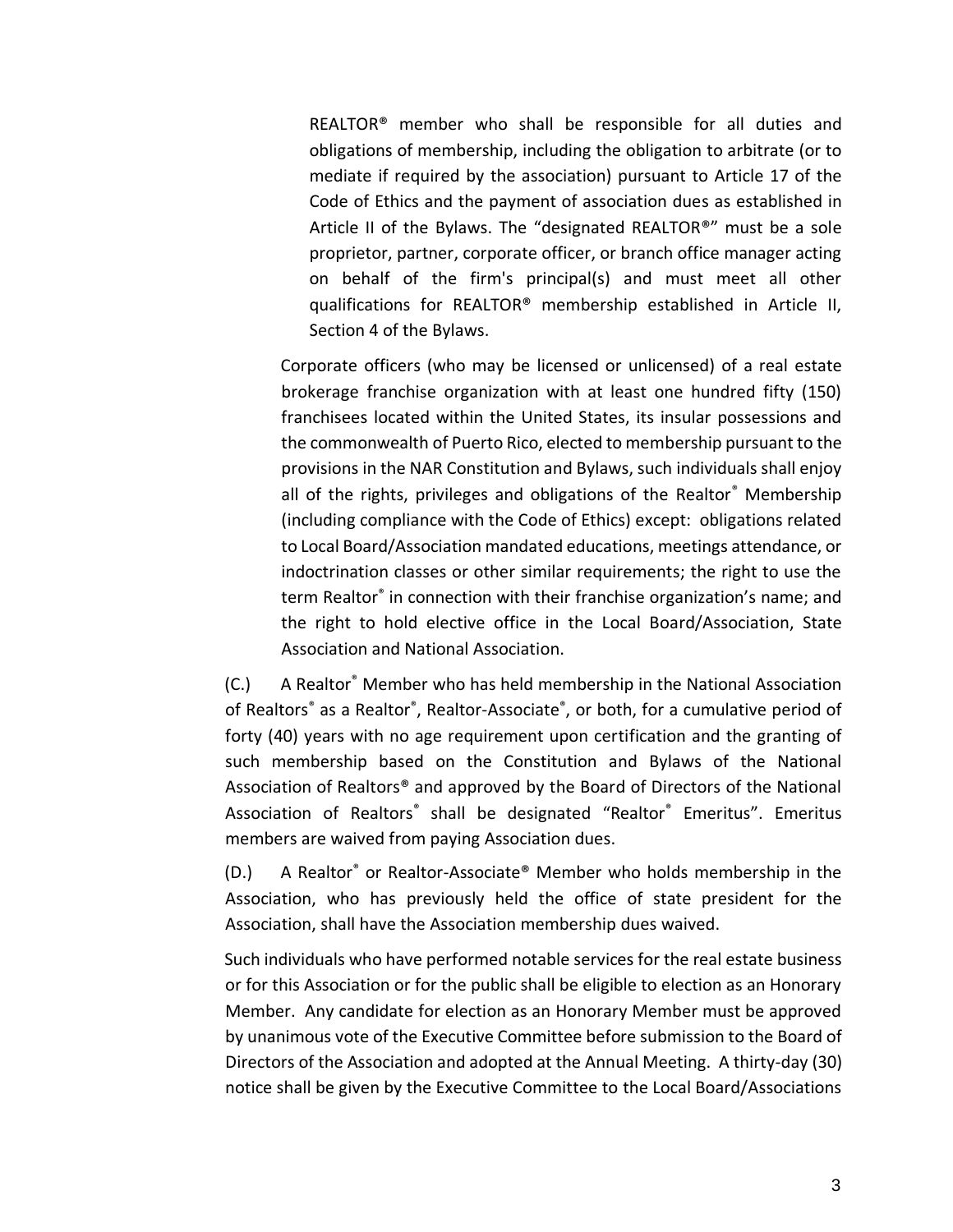before any such candidate shall be considered by it. Honorary membership shall confer no rights nor impose any obligations under the Bylaws nor does such membership confer the right to vote or hold elective office.

(E.) Retired Members: Members who, because of age, poor health or otherwise, have retired from and are no longer engaged in or available for immediate employment in the field of real estate or any field in which experience or training in real estate is used or useful. To qualify as a Retired Member, the member must make an application to the primary Local Board/Association having jurisdiction and said Local Board/Association shall make an investigation to determine that such member is in fact entitled to this classification. It shall be the responsibility of the Local Board/Association to report its findings to the Association.

(F.) Distinguished Service Award Members are those individuals who have been awarded the National Association of Realtors® Distinguished Service Award and shall be life members of the Association. Distinguished Service Award members are waived from paying Association dues.

#### **ARTICLE IV- Dues**

#### Sec. 1.

(A) The annual dues of each Member Local Board/ Association shall be (1) an amount as established by the board of directors times the number of REALTOR® and REALTOR-ASSOCIATE® members who hold primary membership in the association, plus (2) an amount as established by the board of directors times the number of real estate salespersons and licensed or certified appraisers employed by or affiliated as independent contractors with REALTOR® members of the association who are not themselves REALTOR®, REALTOR-ASSOCIATE®, or Institute Affiliate members. In calculating the dues payable by a Member Local Board/ Association, nonmembers, as defined in the preceding sentence, shall not be included in the computation of dues if dues have been paid in another association in the state or a state contiguous thereto, provided the association notifies the State Association in writing of the identity of the association to which dues have been remitted.

(B) For the purpose of this Section, a Realtor® Member of a Local Board/Association shall be held to be any member who has a place or places of business within New Jersey or a State contiguous thereto and who, as a principal, partner, or corporate officer of a real estate firm, partnership, or corporation, is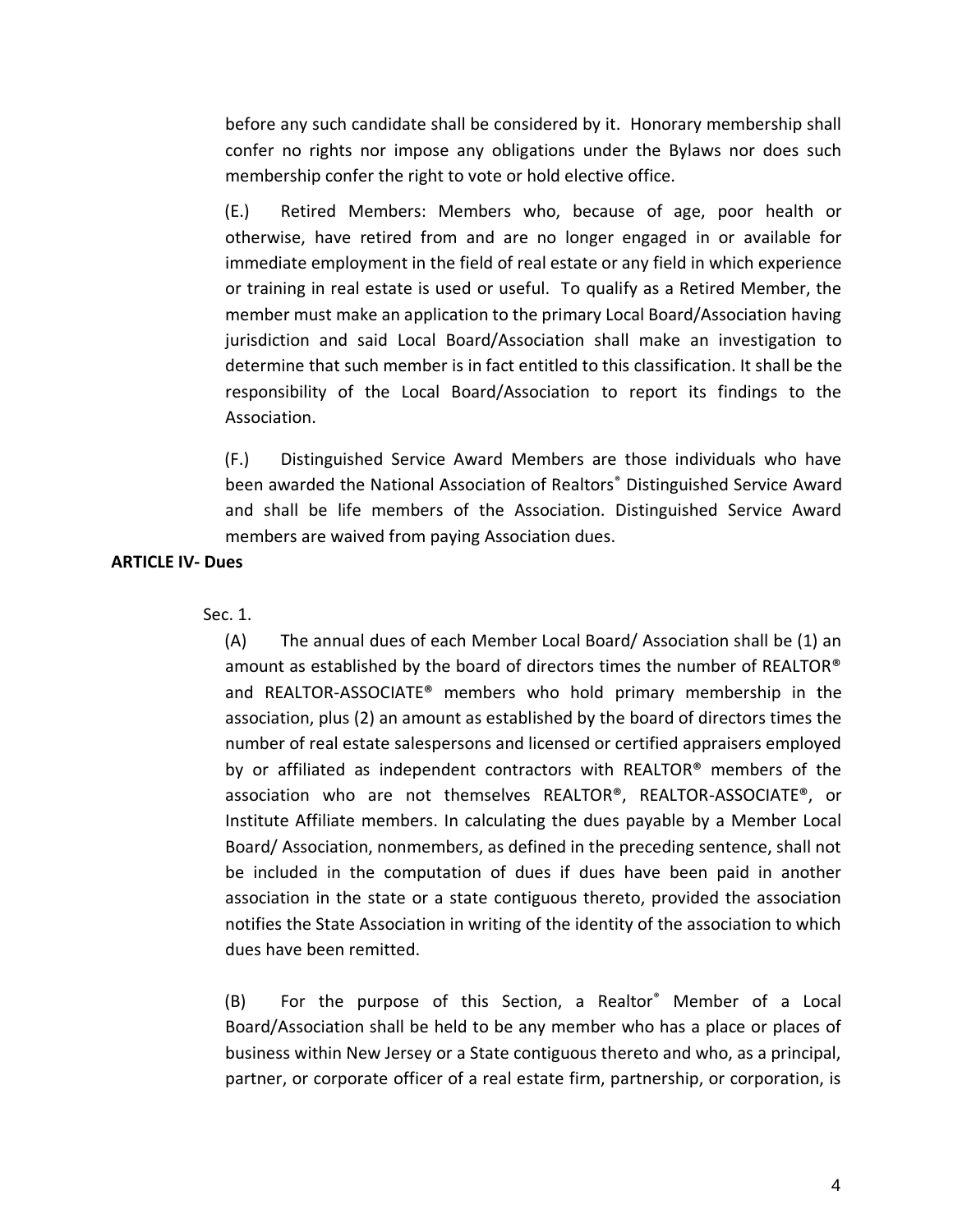actively engaged in the real estate business as defined in Article III, Section 1, of the Constitution of the National Association of Realtors® .

(C) A Realtor-Associate® Member of a Local Board/Association shall be held to be any member affiliated with or employed by a Realtor® Member as a licensed sales employee or licensed or certified appraiser or independent contractor, unless such Member is classified by the Local Board/Association as a Realtor® Member in which case he shall be deemed a Realtor® Member. An individual shall be deemed to be licensed with a Realtor<sup>®</sup> if the license of the individual is held by the Realtor® or by any broker who is licensed with the Realtor® or by any entity in which the Realtor® has a direct or indirect ownership interest and which is engaged in other aspects of the real estate business provided that such licensee is not otherwise included in the computation of dues payable by the principal, partner, or corporate officer, or branch office manager of the entity.

- Sec. 2. The annual dues of each Institute Affiliate Member shall be as established in Article II, of the Bylaws of the National Association of Realtors® .
- Sec. 3. Upon payment to the Association of the dues and assessments required under Section 1, 2, and 6 of this Article, each Realtor® and Realtor Associate® and Institute Affiliate Member of Local Board/Associations within the State shall be deemed a Member as designated in good standing of the Association.
- Sec. 4.
- (A) In calculating the dues payable to the Association or the National Association of Realtors® by a Local Board/Association, no member of another Local Board/Association shall be considered, provided such member has notified the Association and each Local Board/Association to which he/she belongs, the identity of the Local Board/Association where he/she holds primary membership.
- (B) The dues payable by a Local Board/Association to the Association shall be reduced by an amount equal to the annual dues times the number of recipients of the Distinguished Service Award who are members of the Local Board/Association, Realtor® Emeritus and Past Presidents of the Association.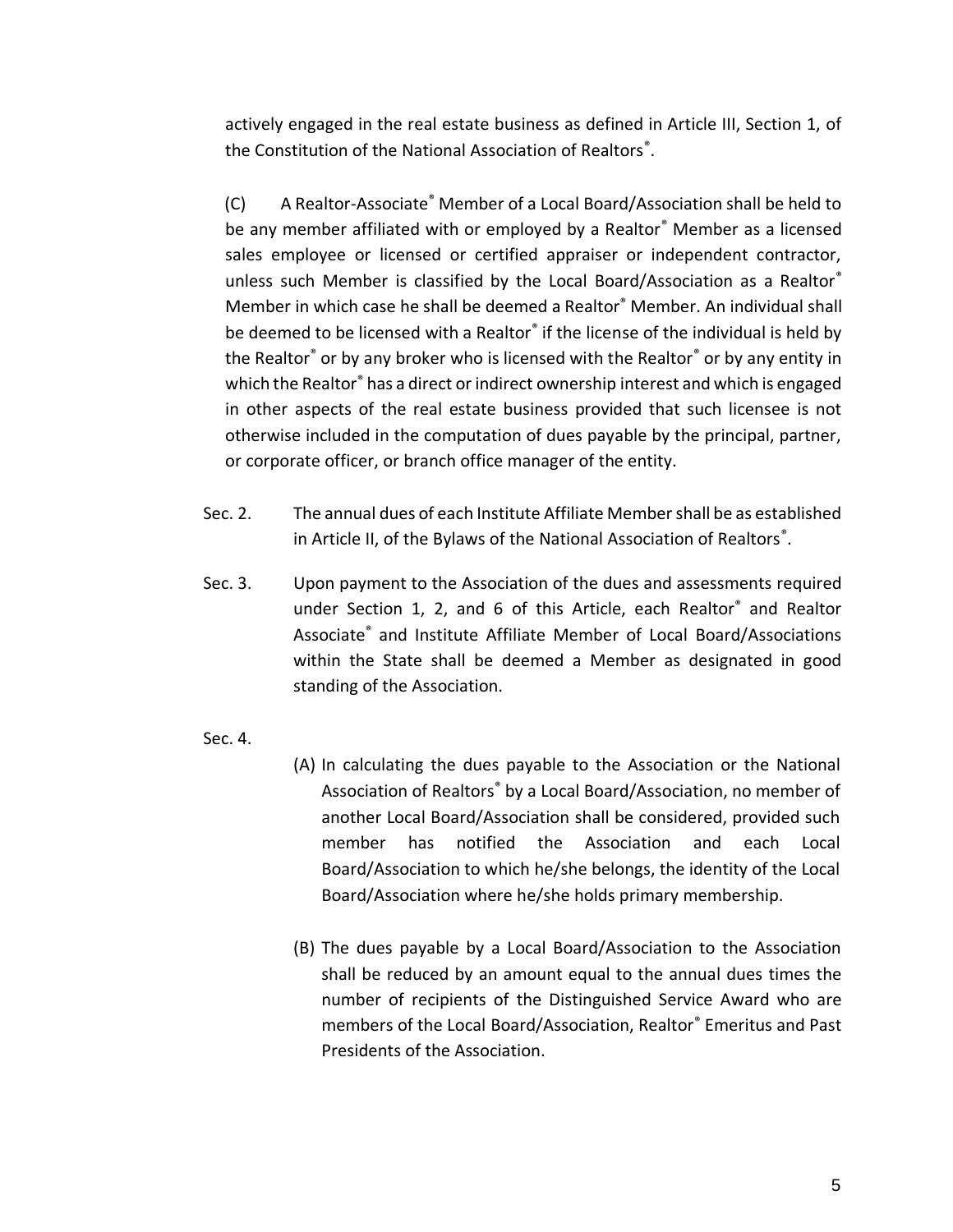- Sec. 5. The annual dues of each Local Board/Association shall be remitted by each Local Board/Association yearly in accordance with the Association's Dues Collection Policy. New Members not previously licensed with a Realtor® Member of the Board/Association during the current fiscal year shall have their dues prorated quarterly from the first day of the quarter regardless of when in the quarter the member actually joins. Any member who held membership during the preceding calendar year shall be responsible for a full year's dues plus the \$5.00 Legal Action Fund assessment.
- Sec. 6. The Board of Directors after receiving due notice stating the purpose, amount, and duration, has the authority to impose an assessment against each Local Board/Association as defined in Article III of these Bylaws in an amount equal to the number of Realtors<sup>®</sup>, Realtor Associates® and Institute Affiliates in the Local Board/Association.

## **ARTICLE V- Board of Directors**

- Sec. 1. The government of the Association shall be vested in a Board of Directors composed of the following:
	- (A) The Executive Committee Members.
	- (B) Two (2) members from each Local Board/Association, one of which shall be the President of the Local Board/Association.
	- (C) Five (5) Division Officers.
	- (D) Four (4) additional Past Presidents, selected by the Past Presidents' Advisory Council.
	- (E) The NAR Region 2 Regional Vice President ("NAR Region 2 RVP"), which such position shall be held for one (1) year when the NAR Region 2 RVP is selected from New Jersey. If the NAR Region 2 RVP is not from New Jersey, this director position shall remain vacant until a NAR Region 2 RVP is selected from New Jersey.
	- (F) All New Jersey Realtor® Past Presidents, not appointed to the Executive Committee or Board of Directors will be invited to attend the New Jersey Realtors® Board of Directors meeting as non-voting members.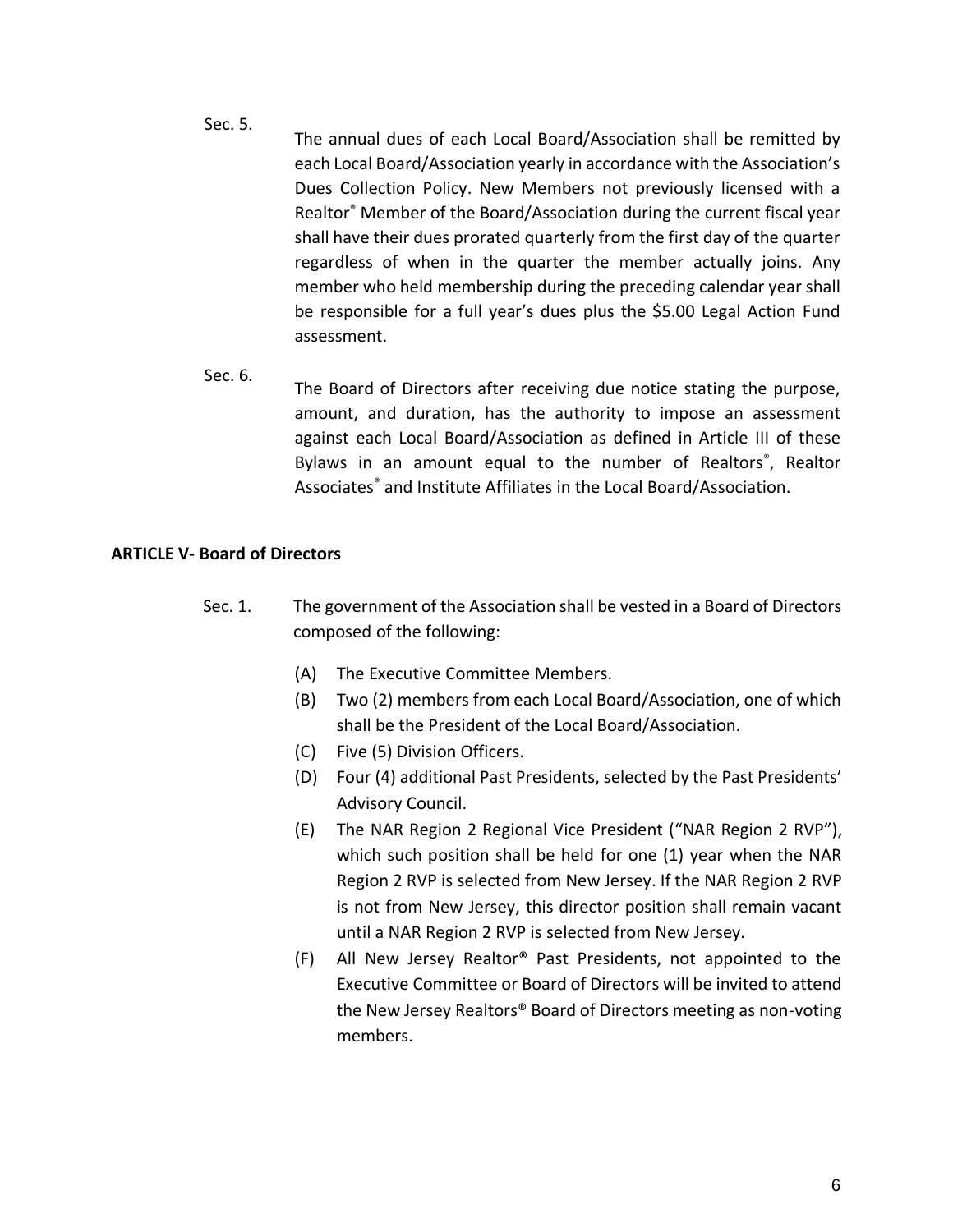- Sec. 2. The Board of Directors shall conduct the affairs of the Association.
	- (A) The members of the Board of Directors are to be given 30 days notice prior to any meeting at which any vote is to be held to consider off-budget spending exceeding \$25,000 for each expenditure.
	- (B) An annual meeting shall be held in September of every year at which time they will vote upon the annual budget and elected officers.
- Sec. 3. A quorum shall consist of not less than 50% of the qualified members of the Board of Directors.
- Sec. 4. Any or all Directors may participate in a meeting of the Board of Directors, or a committee of the Board, by means of a telephone or video conference or by any means of communication by which all persons participating in the meeting are able to communicate with one another, and such participation shall constitute presence at the meeting.
- Sec. 5. A quorum being present, the Board of Directors shall act by a majority vote of Directors present at any meeting.
- Sec. 6.

In the event that the President determines that an off-budget expenditure is required which is emergent, and which therefore cannot wait the thirty (30) day notice requirement of Subsection (A) above, the matter may be voted upon at the next regular meeting of the Board of Directors held within thirty (30) days after the President makes the determination that such advance notice cannot be given. At such a meeting, approval of the expenditure by two-thirds of the Directors present shall be required.

- (A) In the event of an emergency, such as actual or imminent substantial loss or damage to the Association's real or personal property, actual or threatened injury to any person to whom the Association may be responsible, or actual or imminent loss or waiver of the Association's legal rights and remedies, the President shall have the right, subject to the conditions set forth in Subsection (B) below, to authorize off-budget expenditures in excess of \$25,000.
- (B) Prior to authorizing any such expenditure, the President shall first obtain the majority approval for such expenditures by the President-Elect, the First Vice President, the Treasurer, and the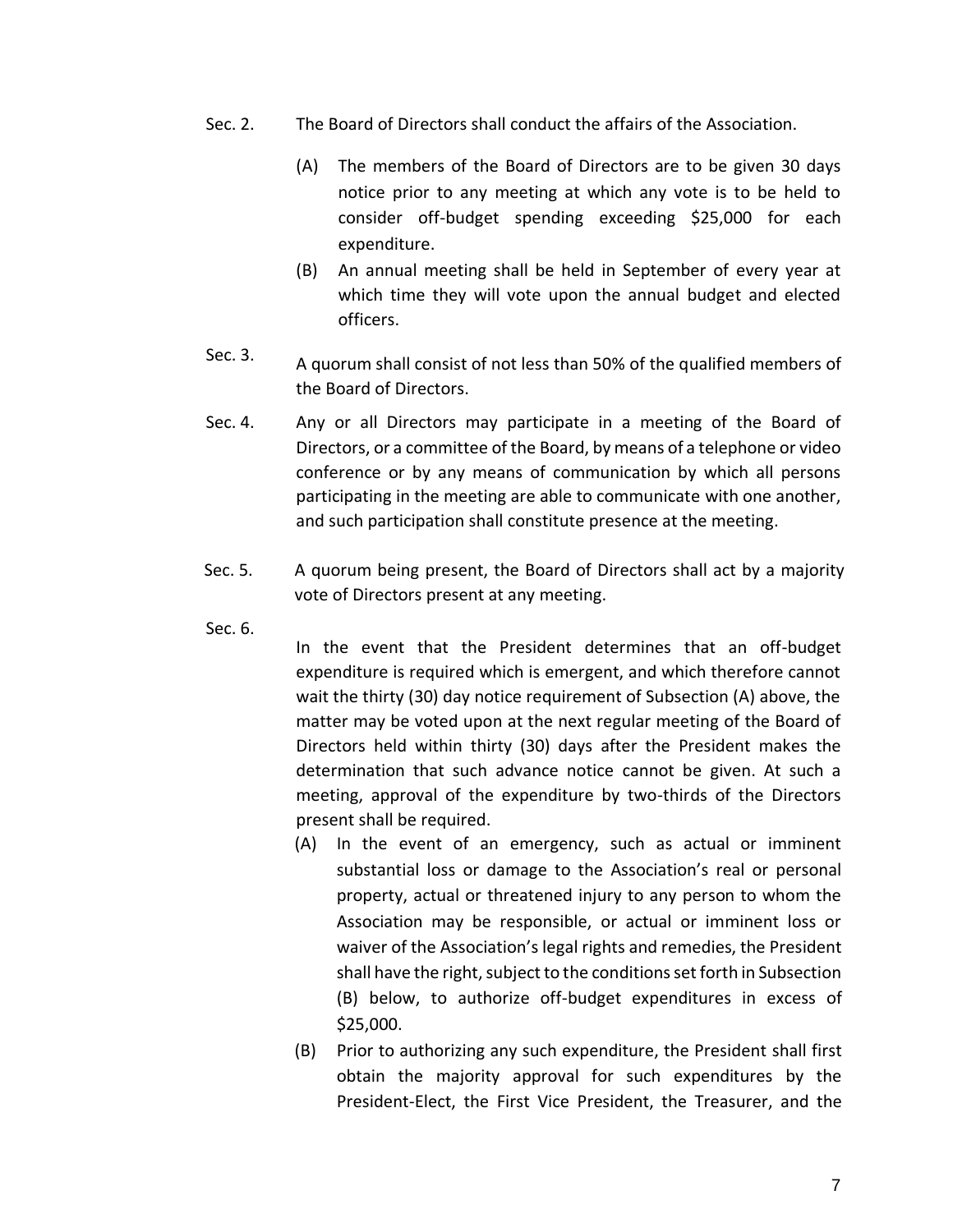Immediate Past President or such of the foregoing who may be contacted by the President within a reasonable time, given the nature of the emergency. Notice of the emergency may be given by the President to such persons, and approval of the expenditure may be given by such persons to the President, via any means, which is practical under the circumstances, including without limitation, telephone, facsimile, or other electronic communications.

## **ARTICLE VI- Executive Committee**

Sec. 1. There shall be an Executive Committee consisting of the President, the President-Elect, the First Vice President, the Treasurer, and the Immediate Past President.

Additionally, there shall be:

- (A) One (1) additional Past President selected by the President.
- (B) One (1) Local Board/Association Executive Officer who shall be appointed by the Association's President.
- (C) Five (5) Regional Vice Presidents, each selected by their respective Region.
- Sec. 2. The Executive Committee shall conduct the affairs of the Association in accordance with the policy of the Board of Directors and shall have full authority of said Board to act on their behalf between meetings of the Board of Directors and shall meet upon the call of the President, the Board of Directors, or any five of its members upon due notice stating the time and place of meeting. Seven members shall constitute a quorum.
- Sec. 3. A quorum being present the Executive Committee shall act by a majority vote of members present at any meeting.
- Sec. 4. The Executive Committee shall administer the finances of the Association and during or prior to the Annual Meeting each year, the Executive Committee, in consultation with the Budget & Finance Committee shall prepare a budget for ensuing fiscal year and submit it to the Board of Directors for approval at said Annual Meeting. The proposed Budget shall be published and circulated to each Local Board/Association not less than thirty (30) days before the Budget is to be acted upon by the Board of Directors.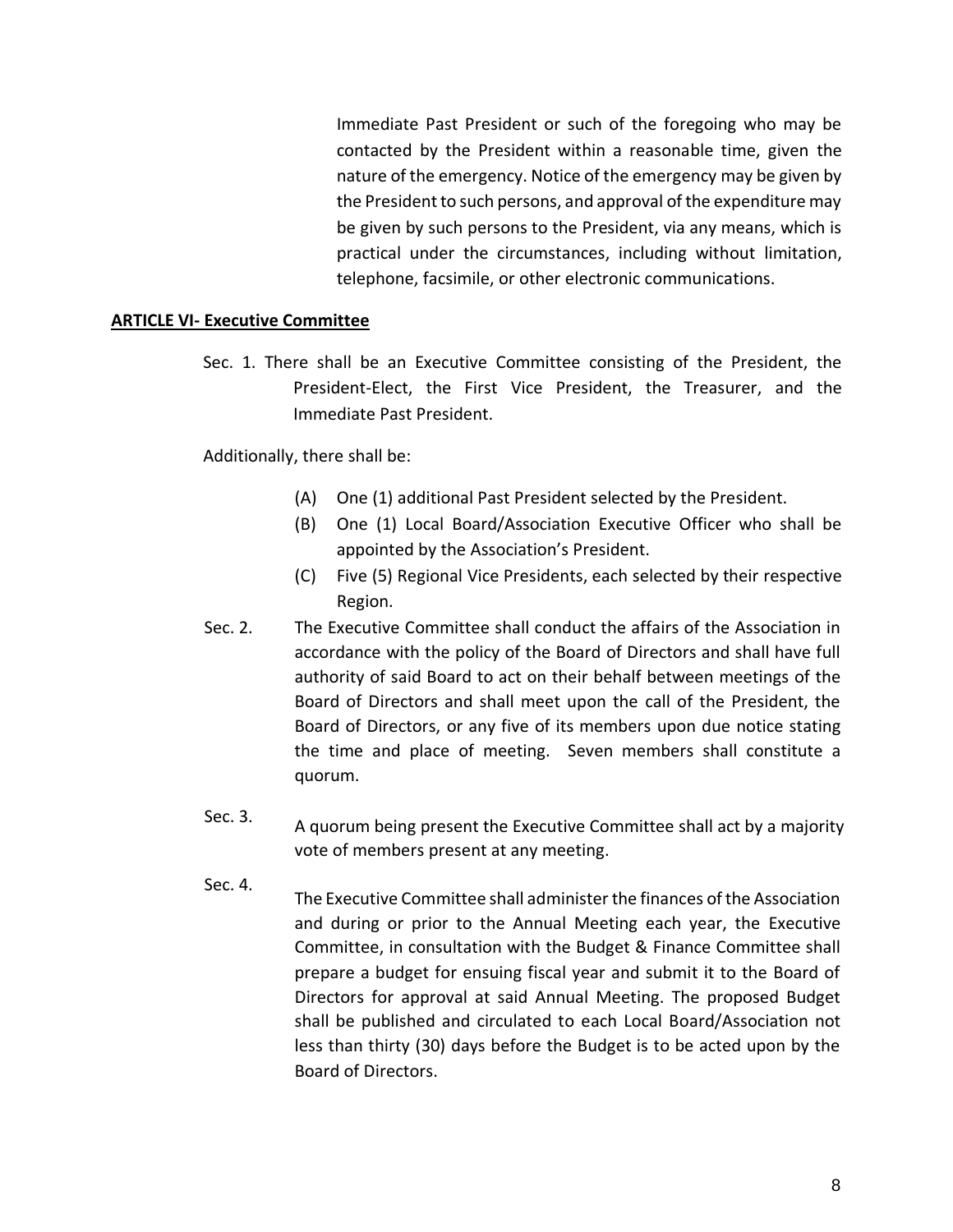- Sec. 5. The Executive Committee shall have the power to expel any Local Board/Association, after due notice and hearing for failure to comply with the Bylaws.
	- (A) Any action of the Executive Committee affecting a Local Board/Association may be appealed by the Local Board/Association to the Board of Directors by a written notice of appeal delivered to the Association, attention to the Chief Executive Officer, within thirty (30) days from the determination of the Executive Committee.
	- (B) The Board of Directors, after notice to the appellant of its hearing and opportunity to be heard, shall review the action taken by the Executive Committee and the determination of the Board of Directors shall be final.

# **ARTICLE VII- Officers**

- Sec. 1. The elective officers of the Association shall be a President, a President-Elect, a First Vice President, and a Treasurer all of whom shall serve for one (1) year or until their successors are elected and qualified.
	- (A) The Treasurer shall not be eligible for election to a higher office while serving as Treasurer and shall not serve more than two consecutive years.
	- (B) The elective year shall begin the day following the official closing of the Annual Convention and end the last day of the succeeding Annual Convention.
- Sec. 2. The President shall preside at all meetings including the Board of Directors and Executive Committee. Between the sessions, he or she shall represent the Association and act in its name, subject only to its declared policies. He or she shall appoint all committees unless otherwise directed by the Board of Directors; shall be an ex-officio member of all committees, except the Nominating Committee; and shall perform all other duties usual to such office.
- Sec. 3. The President-Elect shall perform the duties of the President in the event of his or her temporary absence or disability and shall perform such other duties as may be delegated to him or her by the Board of Directors or the President. In the absence of unforeseen events, the President-Elect shall succeed to the office of the President.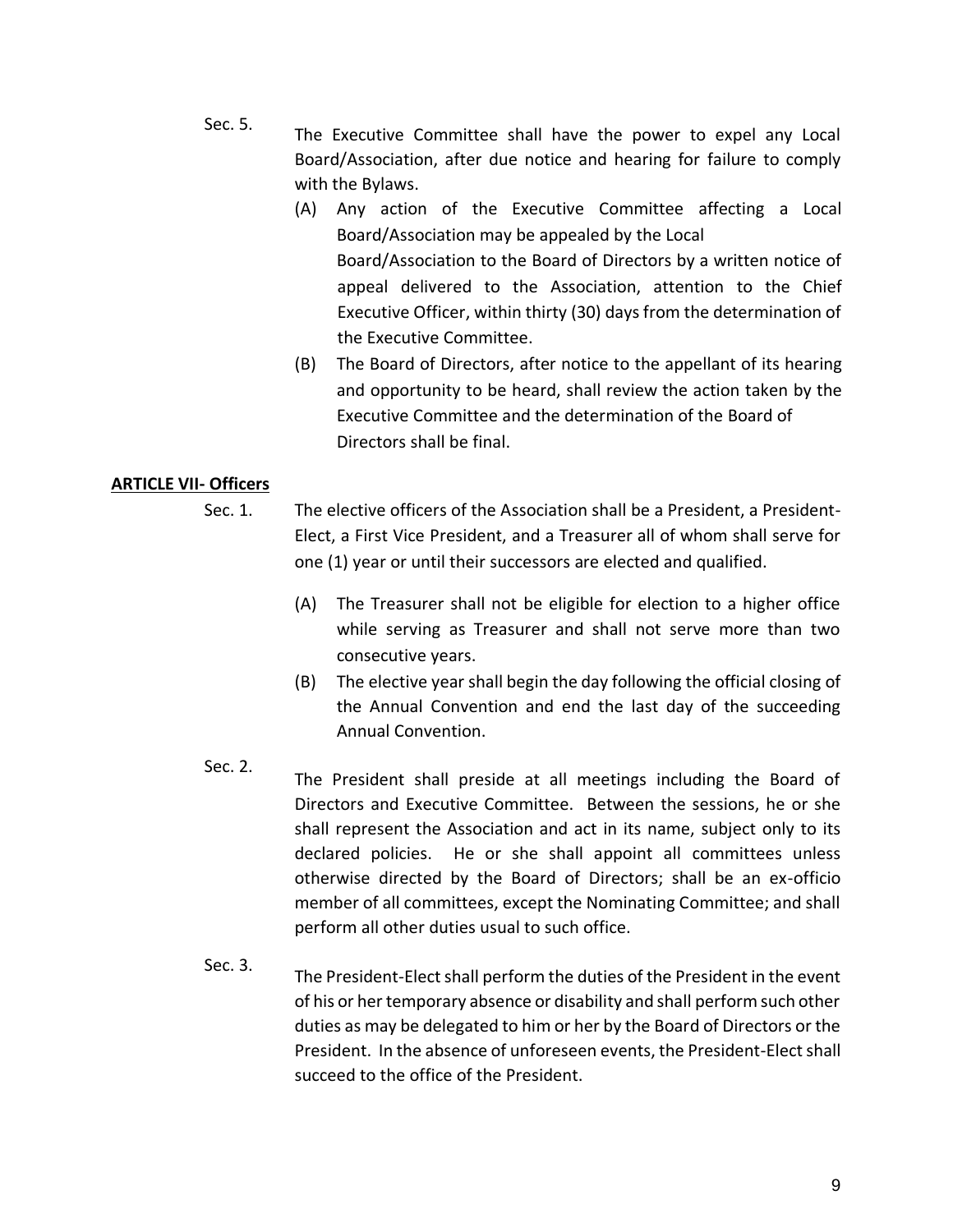- Sec. 4. The duties of the President, in the event of his/her resignation or death, shall be administered by the President-Elect until the Nominating Committee selects a successor for the balance of the current year, and said selection is ratified by the Board of Directors.
- Sec. 5. The First Vice President shall perform such duties as may be delegated to him or her by the Board of Directors or the President.
- Sec. 6. The Treasurer shall be the custodian of the funds and securities of the Association and special funds or securities held or administered of the Association. He or she shall deposit the funds and securities in such depositories carrying Federal Deposit Insurance, or its successors and/or U.S. Treasury Bills, Treasury Notes and Treasury Bonds and in such a manner as the Executive Committee may designate and direct and shall be relieved of responsibility therefore while in the custody of such depository subject, however, to any liability under his or her surety bond. The Association will provide a bond in a surety company qualified to do business in the State of New Jersey.
- Sec. 7. There shall be an administrative officer of the Association who shall be employed by the Board of Directors and shall perform such duties as directed by the Executive Committee and the Board of Directors. The Board of Directors shall designate the title of such administrative officer to be "Chief Executive Officer." The Association will provide a bond in a surety company qualified to do business in the State of New Jersey.

The administrative officer shall be the Corporate Secretary and as such shall make a record of the meetings of the Board of Directors, Executive Committee, and of the Annual Convention and shall keep all said records and perform such duties customary to that office.

- Sec. 8. The accounts of the Treasurer shall be reviewed annually by a Certified Public Accountant selected by the Executive Committee. Said review to be submitted to the President, President-Elect, First Vice President, Treasurer and Chairperson of the Budget & Finance Committee.
- Sec. 9. The Board of Directors may appoint an Assistant Treasurer who shall serve at the pleasure of the Board. The Assistant Treasurer shall perform such duties as may be delegated from time to time by the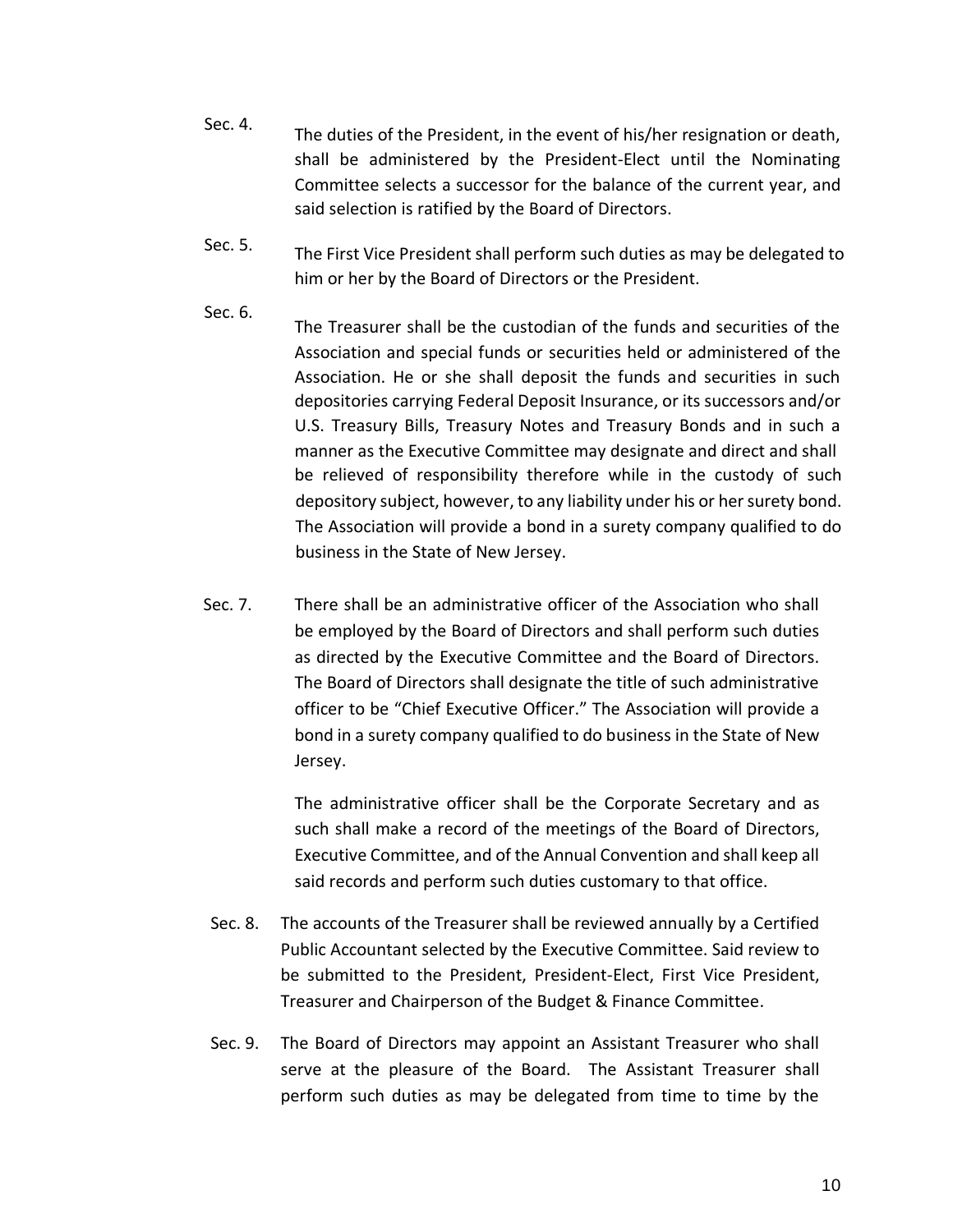Treasurer; and, in addition thereto, is authorized and empowered to sign and file on behalf of the Association all requisite tax returns, whether municipal, state or federal. The Assistant Treasurer shall not be a member of the Executive Committee. The Association will provide a bond in a surety company qualified to do business in the State of New Jersey.

- Sec. 10. The Board of Directors may remove a duly elected officer and declare the office vacant under the following conditions:
	- (A) Conduct on the part of an elected officer, which is not in the best interest of the Association.
	- (B) Absence from two consecutive meetings of the Board of Directors, whether regular or special, unless for good cause submitted to the Board of Directors in writing.
- Sec. 11. In the event of a vacancy of the Officers (not otherwise provided for in these Bylaws), the Nominating Committee shall immediately contact the Local Board/Associations for candidates to fill the vacancy; said Local Board/Associations shall have twenty-one (21) days to submit candidates. The Nominating Committee, as soon as possible, shall recommend a candidate to the Board of Directors for ratification, who shall serve until the next Annual Election.
- Sec. 12. An elected Officer of the Association shall not serve as an officer of a Local Board/Association during the term as a New Jersey Realtors® Officer.

## **ARTICLE VIII- Meetings**

- Sec. 1. Special Meetings of the Association may be called by the Board of Directors at its discretion. Any call for special meetings shall be upon notice stating the purpose, time and place of the meeting. Notice of the meeting shall be issued at least fifteen (15) days in advance. The Board of Directors shall establish the format and rules for said meeting. Voting shall be conducted in the same manner as the Annual Meeting.
- Sec. 2. The Executive Committee shall hold at least three (3) meetings each year at such time and place as fixed by the President.
- Sec. 3. The Board of Directors shall hold at least three (3) regular meetings in each byear at a time and place fixed by the President. Special meetings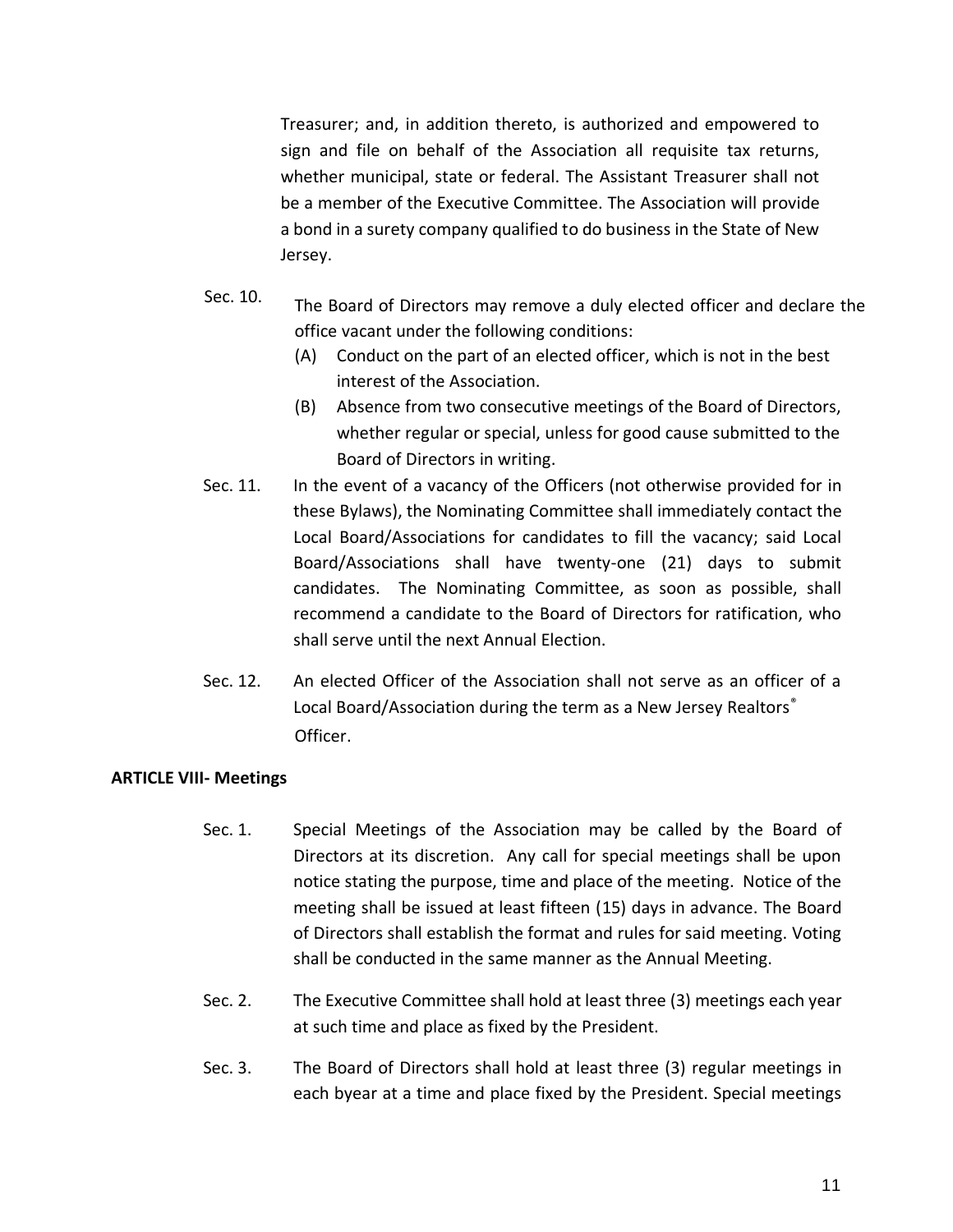may be called by the President or at the call of twenty (20%) percent of the members of said Board of Directors, provided that due notice of the purpose, time and place of such meeting is sent to each member of said Board of Directors.

#### **ARTICLE IX- Nominations**

- Sec. 1. There shall be a Nominating Committee of eight (8), selected by the President of the Association, consisting of the following:
	- (A) Chair of the Nominating Committee- The Immediate Past President shall serve as Chair of the Nominating Committee and, in the event of a tie-vote, shall cast the tie-breaking vote. As Chair, the Immediate Past President will be allotted a one (1) year state appointed NAR Director position.
	- (B) Five (5) Regional Representatives- Referencing the current regional breakdown set forth by the Association, each region will be allotted one (1) representative. The representative from each region, none of whom are applying for NAR Directorship, may be (i) the Region Vice President, (ii) the Local Association / Board President, or (iii) the President Elect of the Local Association / Board.
	- (C) Two (2) Past Presidents, none of whom are applying for NAR Directorship; and
	- (D) One (1) NAR Director whose term is not expiring.

Members shall serve a one (1) year term and may serve two (2) consecutive terms. Members of the Nominating Committee shall vote by electronic means (via an online platform).

> If any member of the Nominating Committee**,** due to absence or disability, is unable to serve at any meetings, a vacancy will be deemed to exist**,** or if any member of the Nominating Committee should be a candidate for nomination, said member shall resign forthwith. Vacancies on the Nominating Committee shall be filled by the President of the Association by appointment from the body whose appointee is unable to serve.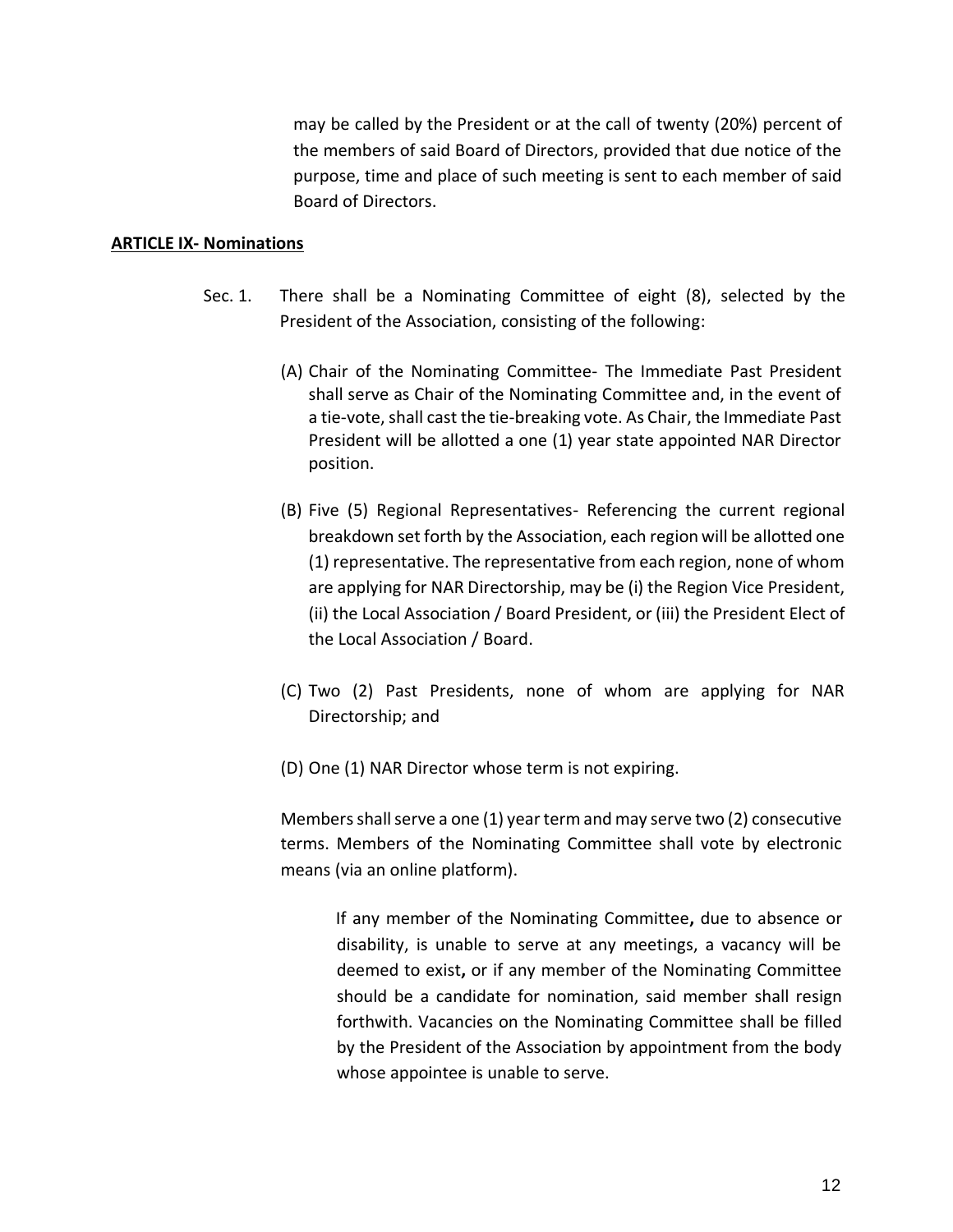- Sec. 2. The President shall appoint two (2) non-voting, alternate members to the Nominating Committee—one (1) who will be qualified to serve as replacement from the Board of Directors and one (1) who shall be a Past President. The two (2) alternates are permitted to attend all Nominating Committee meetings in a non-participatory capacity unless otherwise promoted to fill the vacant position.
- Sec. 3. The Nominating Committee shall submit to the members one (1) nominee for each elective office and shall cause its report to be circulated to the Local Board/Associations at least thirty (30) days in advance of the Annual Meeting.
- Sec. 4. Any Local Board/Association may, however, after the slate of candidates for offices has been announced by the Nominating Committee, name candidate(s) from the floor at the Annual Meeting provided notice of intent is sent to each Local Board/Association by certified mail, return receipt requested, at least fifteen (15) days prior to the Annual Meeting.

No nominee shall be placed on the ballot unless he or she receives seconds from the President or additional board representatives of two (2) different Local Board/Associations.

Sec. 5. The Nominating Committee shall establish its own policies and procedures for the conduct of its meetings and deliberations.

# **ARTICLE X- Fiscal Year**

Sec. 1. The fiscal year of the Association shall be from January 1 to December 31, inclusive.

## **ARTICLE XI- Relations with the National Association of Realtors®**

- Sec. 1. In accordance with the Constitution and Bylaws of the National Association of Realtors<sup>®</sup>, the Association, having a three-way agreement with the National Association, the President shall automatically become a Member of the Board of Directors of the National Association of Realtors<sup>®</sup>.
- Sec. 2. The current Association Leadership Team and the Association Chief Executive Officer shall represent the Association at the Large State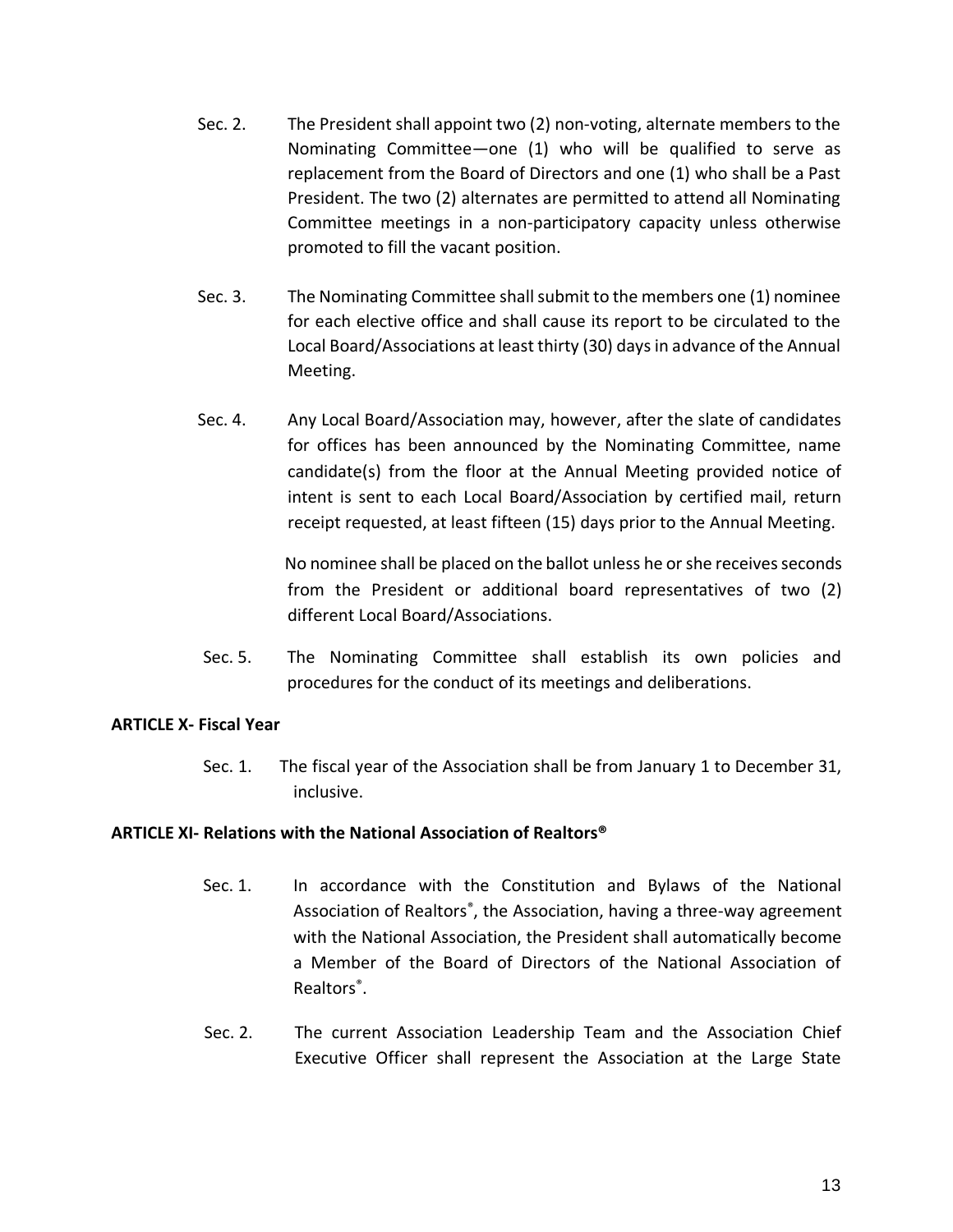Forum meetings. When permitted by NAR, all elected Association officers shall attend the Large State Forum meetings.

# **ARTICLE XII- Association Headquarters**

Sec. 1. The Association shall maintain headquarters and staff at such place that may be designated from time to time by the Board of Directors.

## **ARTICLE XIII- Gifts and Bequests**

Sec. 1. The Association may accept gifts and bequests which shall be administered by the Board of Directors and which shall constitute an endowment; the income derived from investment of such gifts and bequests shall be used to promote the objects of the Association. The Association also may accept gifts and bequests for specific purposes, provided such purposes shall have the approval of the Board of Directors.

## **ARTICLE XIV- Member Boards**

- Sec. 1. A Local Board/Association shall not apply any arbitrary, numerical or other inequitable limitations on its membership.
- Sec. 2. Any Local Board/Association or new Board/Association applying for membership in the Association shall, as a condition precedent to elections, be organized with individuals and not firms or corporations as active members.
- Sec. 3. Resignations of Local Board/Associations shall be considered and acted upon by the Board of Directors of the Association; provided, however, that any Local Board/Association tendering its resignation shall not be delinquent in its dues to the Association, and provided further, that such resignation shall state the reasons therefore and shall verify that at least a majority of all of its Local Board/Association Members have voted in favor of such a resignation.
- Sec. 4. A Local Board/Association may be suspended if its dues remain unpaid for ninety (90) days.

## **ARTICLE XV- Territorial Jurisdiction**

Sec. 1. Territory of a Local Board/Association shall be such as recommended by the Board of Directors of the Association to the Board of Directors of the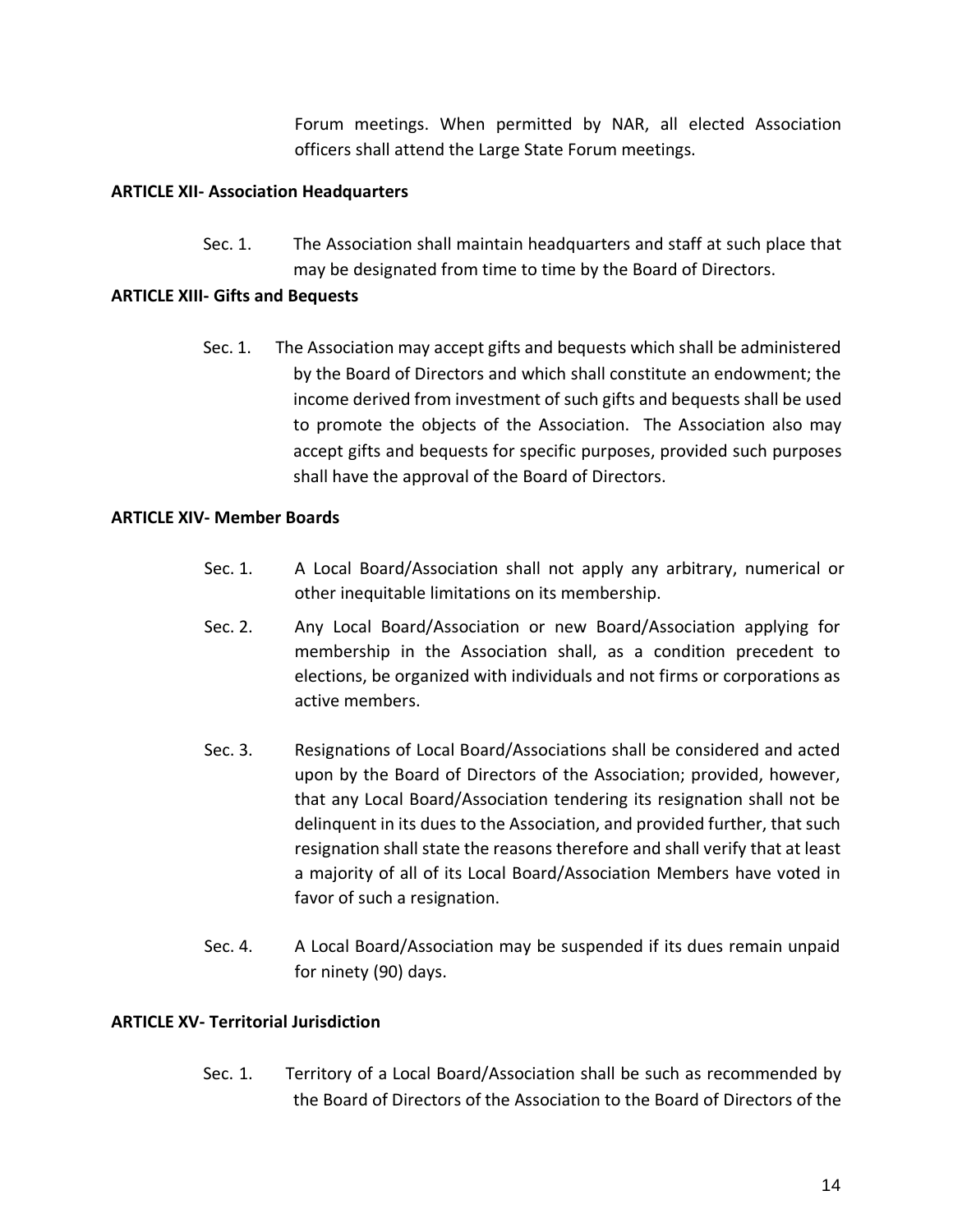National Association for determination. The name of each Local Board/Association shall be generally descriptive of its location and wherever feasible of its territory. Each Local Board/Association shall have jurisdiction over its allotted territory.

- Sec. 2. Any change of jurisdiction of Local Board/Association territory is subject to the recommendation of the Board of Directors of the Association and of the Board of Directors of the National Association for determination and National's action shall be binding upon the Local Board/Association concerned.
- Sec. 3. A Local Board/Association shall have the authority to accept as a Realtor® , Realtor-Associate® or Institute Affiliate Member, any person engaged in any branch of the real estate business. This includes persons engaged in brokerage, real property management, appraising, land development, building and other related aspects of the real estate business.

# **ARTICLE XVI- Code of Ethics**

Sec. 1. The Code of Ethics of the National Association of Realtors<sup>®</sup> is adopted as the Code of Ethics of the Association and shall be considered a part of its Rules and Regulations, and the Code of Ethics and the Rules and Regulations of the Association shall, in the future, be deemed to be amended and changed whenever said Code of Ethics is amended or changed by the National Association.

## **ARTICLE XVII- Harassment**

Sec. 1. Any member of the Association may be reprimanded, placed on probation, suspended or expelled for harassment of an Association or MLS employee or Association Officer or Director after an investigation in accordance with the procedures of the Association. As used in this Section, harassment means any verbal or physical conduct including threatening or obscene language, unwelcome sexual advances, stalking, actions including strikes, shoves, kicks, or other similar physical contact, or threats to do the same, or any other conduct with the purpose or effect of unreasonably interfering with an individual's work performance by creating a hostile, intimidating or offensive work environment. The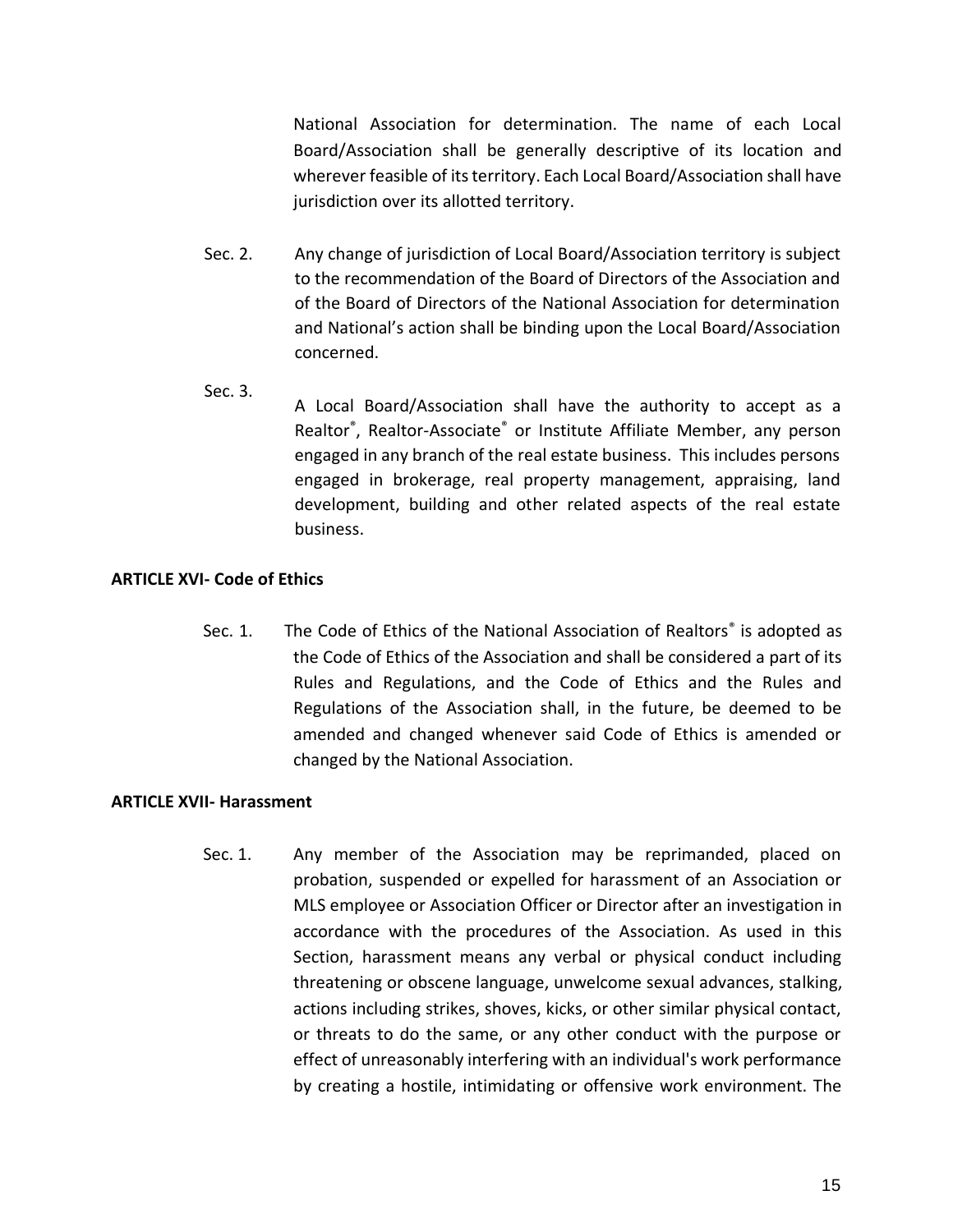decision of the appropriate disciplinary action to be taken shall be made by the investigatory team comprised of the President, and President-Elect and/or Vice President and one member of the Board of Directors selected by the highest ranking officer not named in the complaint, upon consultation with legal counsel for the Association. Disciplinary action may include any sanction authorized in the Association's Code of Ethics and Arbitration Manual. If the complaint names the President, President-Elect or Vice President, they may not participate in the proceedings and shall be replaced by the Immediate Past President or, alternatively, by another member of the Board of Directors selected by the highest ranking officer not named in the complaint.

#### **ARTICLE XVIII - Professional Standards**

Sec. 1. A Local Board/Association, prior to referring an ethics complaint or arbitration request for review to this Association, should exhaust all efforts to impanel an impartial tribunal to conduct either an original hearing or the appeal or procedural review of a prior hearing. These efforts may include the appointment of knowledgeable members of the Local Board/Association on an AD Hoc basis to serve on either a hearing panel or on behalf of the Board of Directors.

> If, because of notoriety, etc. the Local Board/Association cannot impanel an impartial tribunal, the Local Board/Association may refer the matter to this Association, and this Association may delegate to another Local Board/Association or a regional enforcement facility if any is established, the authority to hear the case on behalf of this Association. If no Local Board/Association or regional enforcement facility is amenable to conducting the review, this Association shall be responsible for conducting the hearing.

- Sec. 2. Allegations of ethical violations and contractual disputes (and specific non-contractual disputes as defined in Standard of Practice 17-4) between Realtors® and their customers or clients may be submitted to an ethics or arbitration panel at the State Association level under the following circumstances:
	- (A) Allegations of unethical conduct made against a Realtor® or Realtor-Associate® who is a member of this Association and is not a member of any Local Board/Association.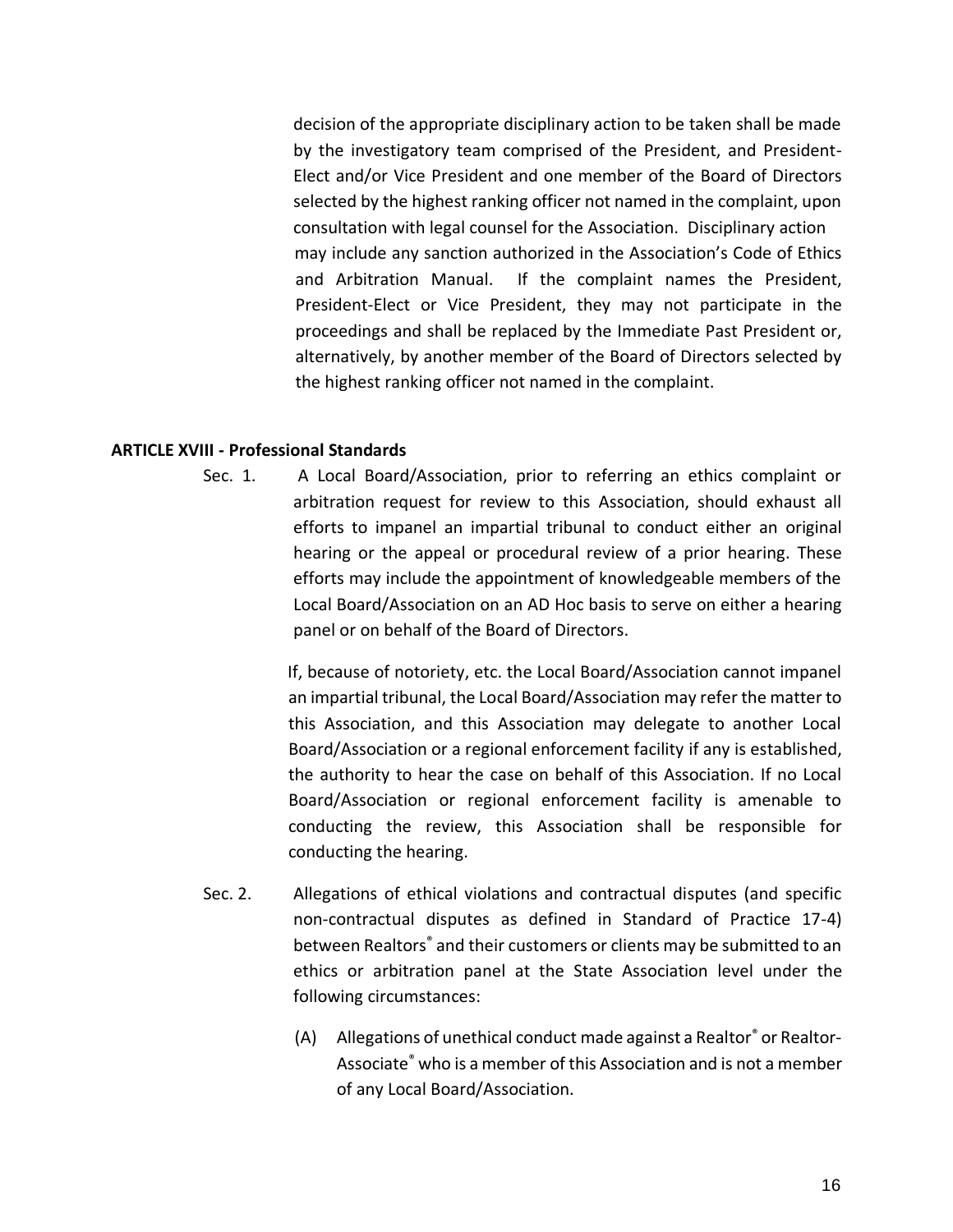- (B) Allegations of unethical conduct made against a Realtor® or Realtor-Associate® under circumstances in which the Local Board/Association, because of size or other valid reason, determines that it cannot provide a due process hearing of the matter and petitions this Association to conduct a hearing.
- (C) Contractual disputes (and specific non-contractual disputes as defined in Standard of Practice 17-4) between Realtors<sup>®</sup> who are not members of the same Local Board/Association where the matter has been referred to this Association by both Local Board/Associations.
- (D) Contractual disputes (and specific non-contractual disputes as defined in Standard of Practice 17-4) between Realtors<sup>®</sup> who are secondary members of this Association and are not members of any other New Jersey Local Board/Association.
- (E) Contractual disputes (and specific non-contractual disputes as defined in Standard of Practice 17-4) between a Realtor® who does not hold membership in any New Jersey Local Board/Association, but is a secondary member of this Association, and a Realtor® who is a member of a New Jersey Local Board/Association.
- (F) Contractual disputes (and specific non-contractual disputes as defined in Standard of Practice 17-4) between Realtor® Members of the same Local Board/Association where the Local Board/Association with good and sufficient reason is unable to arbitrate the controversy.
- (G) Contractual disputes between a customer or a client and a Realtor® where the Local Board/Association with good and sufficient reason is unable to arbitrate the dispute or the Realtor® is a secondary Realtor® Member of this Association.
- Sec. 3. Professional Standards hearings and the organization and procedures incident thereto shall be governed by the Code of Ethics and Arbitration Manual of the National Association of Realtors® , as from time to time amended, which by this reference is made a part of these Bylaws.
- Sec. 4. If a Realtor<sup>®</sup> Member (as defined in Article III, Section 1, (B) of these Bylaws) resigns from the Local Board/Association or otherwise causes membership to terminate with an ethics complaint pending, the complaint shall be processed until the decision of the association with respect to disposition of the complaint is final by the Local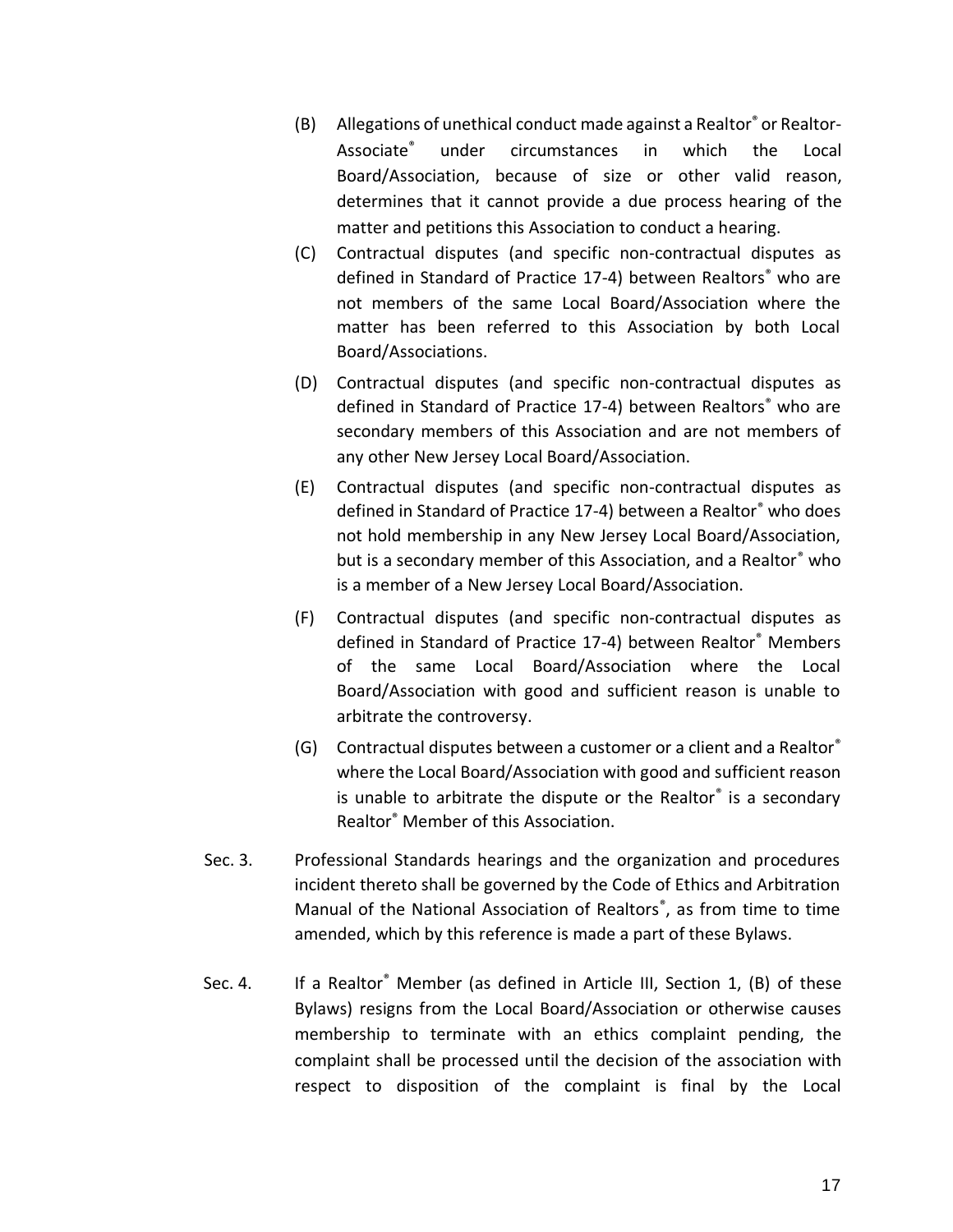Board/Association (if respondent does not hold membership in any other association) or by any other association in which the respondent continues to hold membership. If an ethics respondent resigns or otherwise causes membership in all Boards to terminate before an ethics complaint is filed alleging unethical conduct occurred while the respondent was a Realtor®, the complaint, once filed, shall be processed until the decision of the association with respect to disposition of the complaint is final. In any instance where an ethics hearing is held subsequent to an ethics respondent's resignation or membership termination, any discipline ratified by the Board of Directors shall be held in abeyance until such time as the respondent rejoins an association of Realtors®.

Sec. 5. If a Realtor® Member (as defined in Article III, Section 1, (B) of these Bylaws) resigns or otherwise causes membership to terminate, the duty to submit to arbitration continues in effect even after membership lapses or is terminated, provided that the dispute arose while the former member was a Realtor®.

#### **ARTICLE XIX- Use of the Terms Realtor®, Realtors®, and Realtor-Associate®**

- Sec. 1. Use of the terms Realtor®, Realtors®, or Realtor-Associate® by members shall, at all times, be subject to the provisions of the Constitution and Bylaws of the National Association of Realtors® and to the Rules and Regulations prescribed by its Board of Directors. The State Association shall have authority to control, jointly and in full cooperation with the National Association of Realtors<sup>®</sup>, use of the terms within those areas of the state of New Jersey not within the jurisdiction of a Member Board. Any misuse of the terms by members is a violation of a membership duty and may subject members to disciplinary action by the Board of Directors after a hearing as provided for in the Association's Code of Ethics and Arbitration Manual.
- Sec. 2. Local Board/Association Members of the Association shall have the privilege of using the terms Realtor®, Realtors® or Realtor-Associate® in connection with their business so long as they remain Local Board/Association Members in good standing. Upon joining NAR, members and Member Boards are granted a limited, nonexclusive, non transferable license to use the MARKS pursuant to the rules set forth in the NAR Membership Marks Manual. The license is embodied in the NAR Constitution and Bylaws, Article V.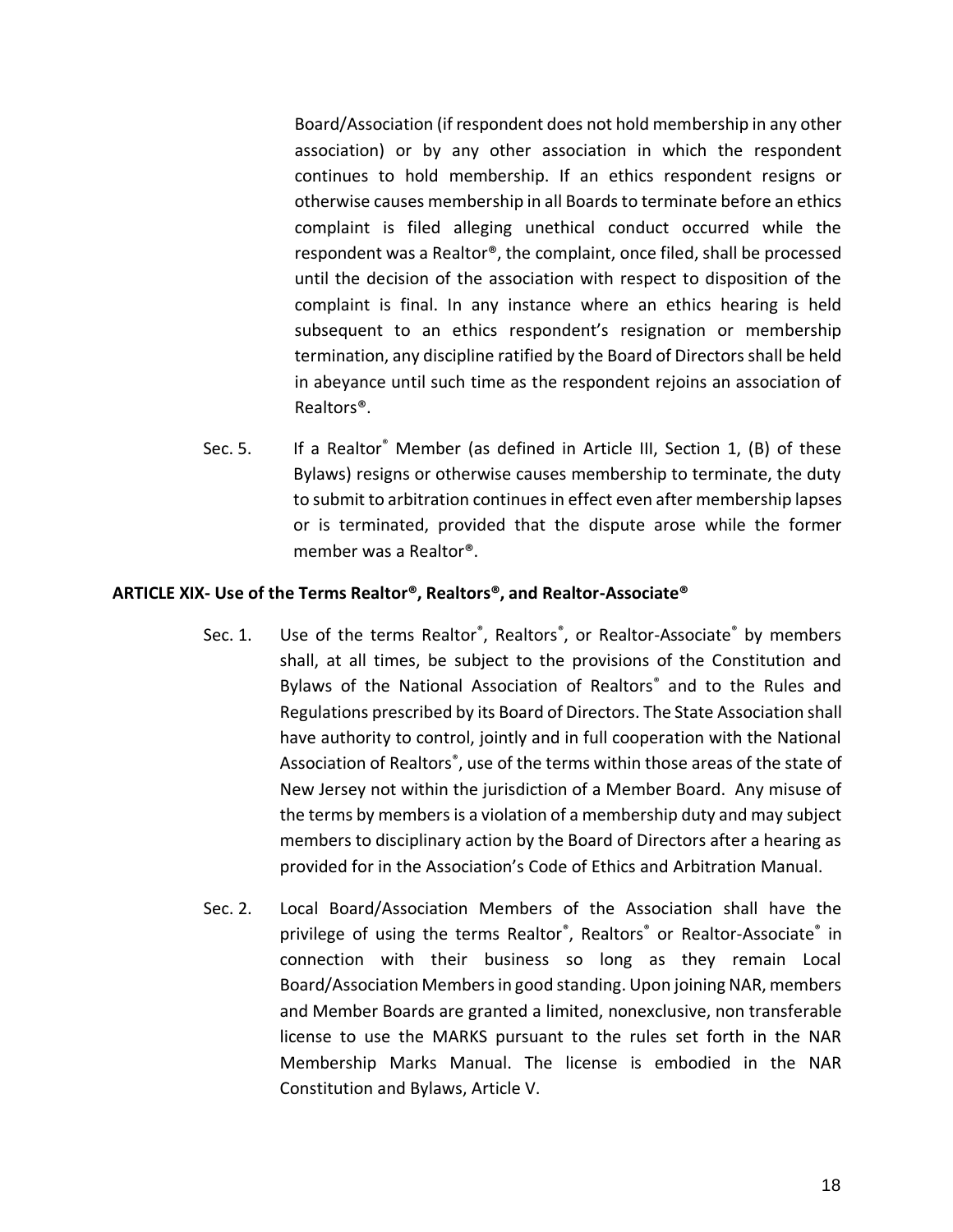- Sec. 3. A Local Board/Association member of a firm, partnership, corporation or trust may use the terms Realtor® , Realtors® or Institute Affiliate Members, only if all of the principals of such a firm, partnership, corporation, or trust who are actively engaged in the real estate profession within the State or a State contiguous thereto are Realtor® or Institute Affiliate Members.
- Sec. 4. Realtor-Associate® Members of the Association shall have the right to use the term Realtor-Associate® so long as they remain Realtor-Associate® Members in good standing and the Local Board/Association Member with whom they are associated or by whom they are employed is also a Local Board/Association Member in good standing.
- Sec. 5. An institute Affiliate Member shall not use the terms Realtor®, Realtors®, or Realtor-Associate<sup>®</sup> and shall not use the imprint of the emblem seal of the National Association of Realtors<sup>®</sup>.

# **ARTICLE XX- Selection of National Association of Realtors® Directors**

Sec. 1. The Nominating Committee shall interview candidates and make recommendations for NAR Directorships, which are to be filled by this Association. The Nominating Committee's recommendations for NAR Directorships shall be presented to the Association's Board of Directors for approval thirty (30) days prior to any vote. No Nominating Committee member shall apply for a state appointed NAR Directorship.

> If any NAR Director appointed by the Association is unable or unwilling to serve, the current Association Leadership Team shall appoint a replacement candidate to fill the vacancy. The replacement candidate must satisfy the qualifications and performance expectations as set forth by NAR.

- Sec. 2. The policy governing recommendations for nomination to NAR Board of Directors shall be established by the Nominating Committee and shall further be subject to approval by the Association's Board of Directors.
- Sec. 3. The Association President, President-Elect and the Immediate Past President will automatically hold NAR Director positions for a one (1) year term. Said terms shall coincide with their respective terms as an elected officer of the Association.
- Sec. 4. The provisions of this Article XX are subject to change in accordance with NAR governing documents.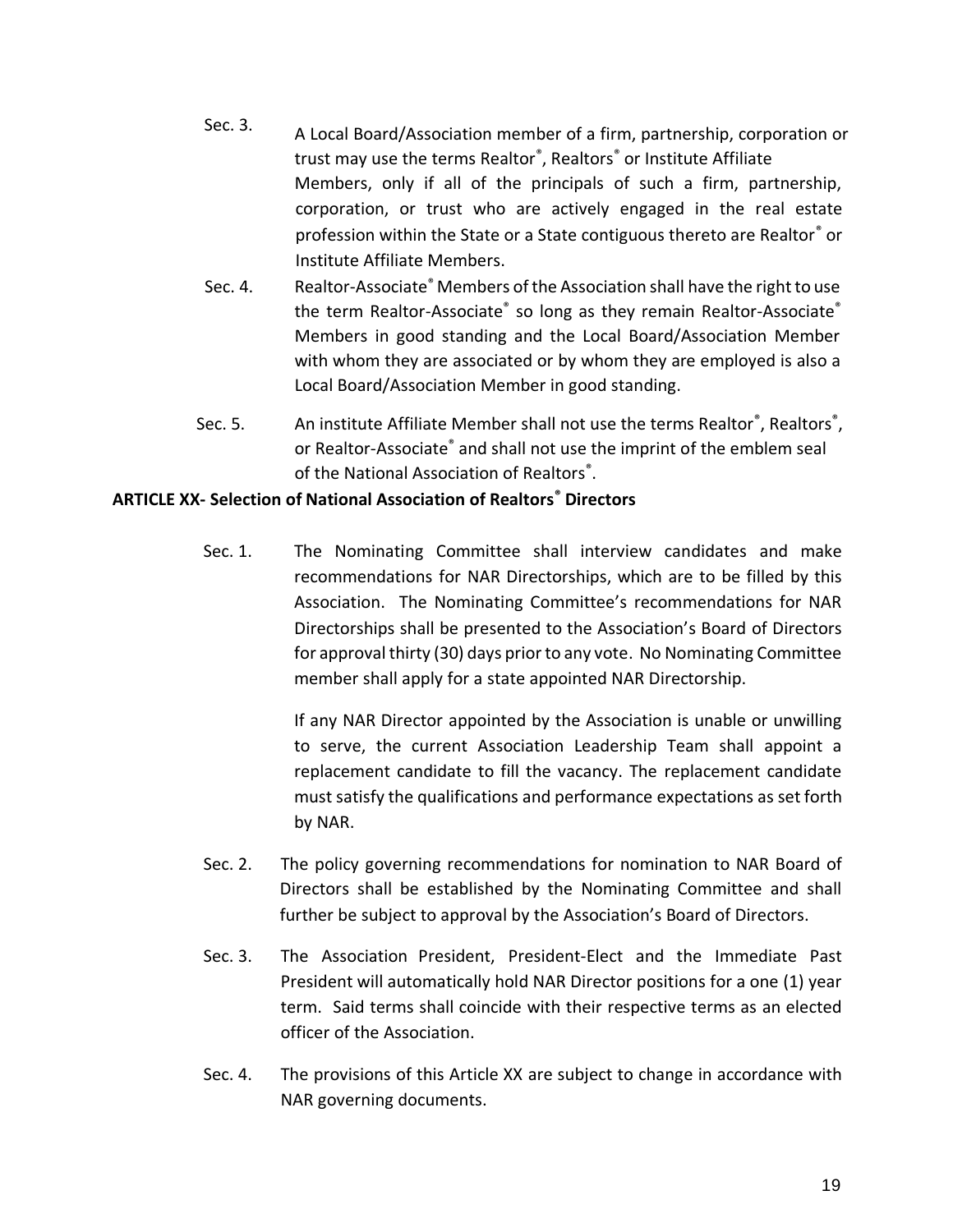#### **ARTICLE XXI- Selection of NAR Region 2 RVP**

- Sec. 1. The NAR Region 2 RVP position shall be for a term of two (2) years, comprised of one (1) year serving as NAR Region 2 RVP and one (1) year serving as Immediate Past NAR Region 2 RVP. The NAR Region 2 RVP shall satisfy the qualifications and performance expectations as required by NAR. The NAR Region 2 RVP shall serve as a member of the NAR Executive Committee for a term of two (2) years beginning concurrently with their term as NAR Region 2 RVP.
- Sec. 2. The Association's Executive Committee shall interview the NAR Region 2 RVP candidate(s) from New Jersey who self-certifies that they meet the eligibility requirements of the NAR Credentials and Campaign Rules Committee ("CCRC") and shall recommend and present the candidate(s) to the Association's Board of Directors for endorsement when appropriate. The recommendations of the Executive Committee shall be circulated to the Association's Board of Directors for endorsement thirty (30) days prior to any vote.
- Sec. 3. The Association shall endorse candidates in accordance with the CCRC rules and regulations.
- Sec. 4. The Association is not responsible for financing any campaigns for candidates seeking the position of NAR Region 2 RVP.
- Sec. 5. In the event that the current NAR Region 2 RVP is unable or unwilling to serve, the process for selecting an alternate shall be governed by the CCRC.
- Sec. 6. The provisions of this Article XXI are subject to change in accordance with NAR governing documents and the rules and regulations promulgated by the CCRC and/or any other authority designated by NAR to govern the selection of the NAR Region 2 RVP.

## **ARTICLE XXI- Counsel**

Sec. 1. The Board of Directors shall have the authority to retain such legal assistance, as it deems necessary to the best interest of the Association.

## **ARTICLE XXII- Committees**

Sec. 1. Except for the Nominating Committee described in Article IX, the President shall establish and appoint members to such standing and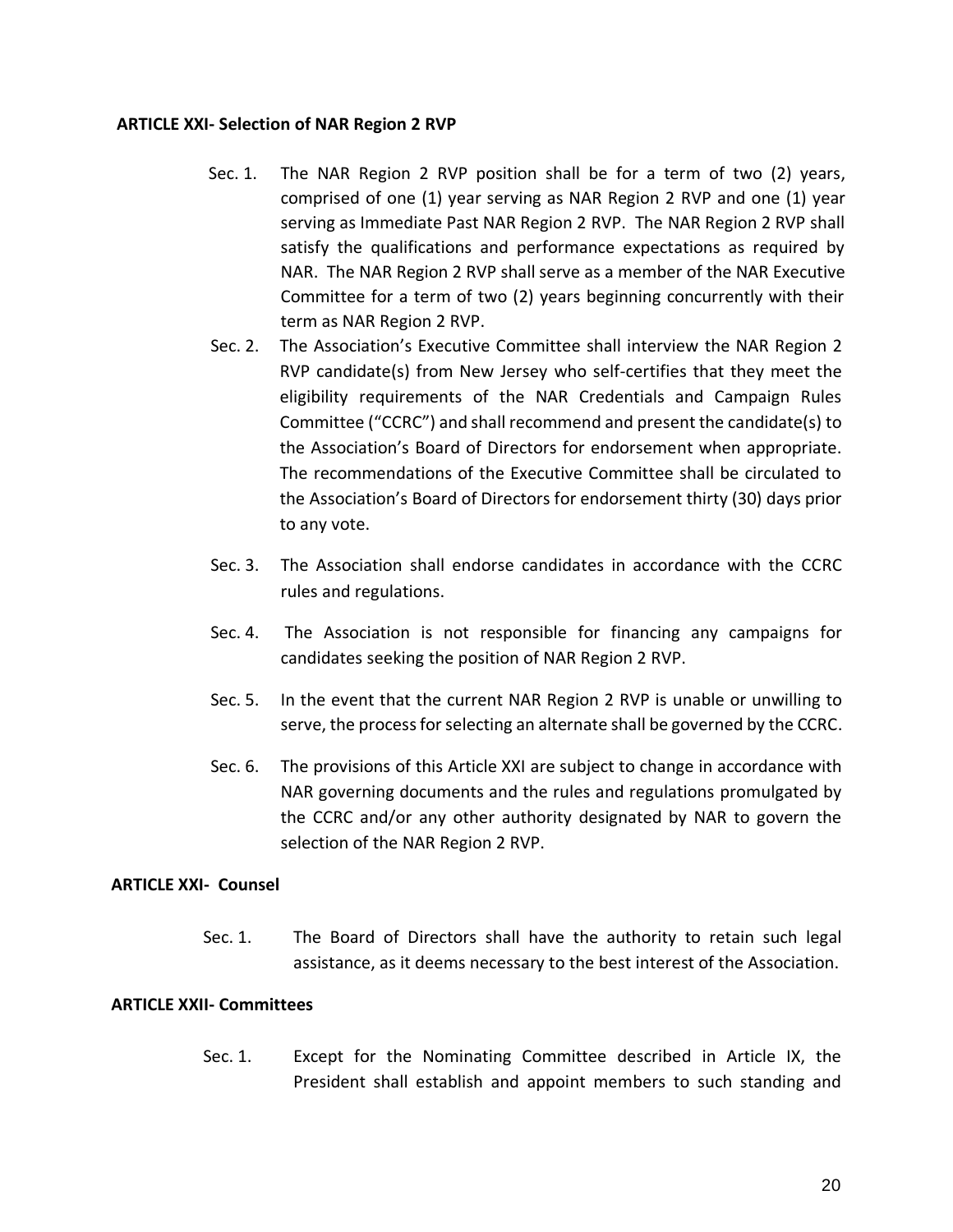special committees as he or she may deem necessary or appropriate in order to conduct the business of the Association subject to the approval of the Board of Directors.

Sec. 2. The action by any Committee shall be subject to the approval of the Board of Directors or the Executive Committee.

Sec. 3. The following shall be designated as standing Committees of the Association:

> Budget and Finance Bylaws Circle of Excellence Sales Award Communications Continuing Education Convention Equal Opportunity/Cultural Diversity Legal Affairs Legislative Member Perks Nominating Political Affairs Professional Standards Public Relations & Marketing Risk Management/License Law Strategic Planning Young Professionals Network

- Sec. 4. There shall be appointed by the President at his or her discretion Division Officers who shall make every effort to attend the meetings of the Committees under their assigned Division. The Divisions shall be as follows:
	- (A) Association Operations Division: Budget & Finance Committee, Bylaws Committee, Insurance Committee, Nominating Committee, Strategic Planning Committee, YPN Committee
	- (B) Communications and Public Relations Division: Communications Committee, Public Relations & Marketing Committee, Equal Opportunity & Cultural Diversity Committee, Member Perks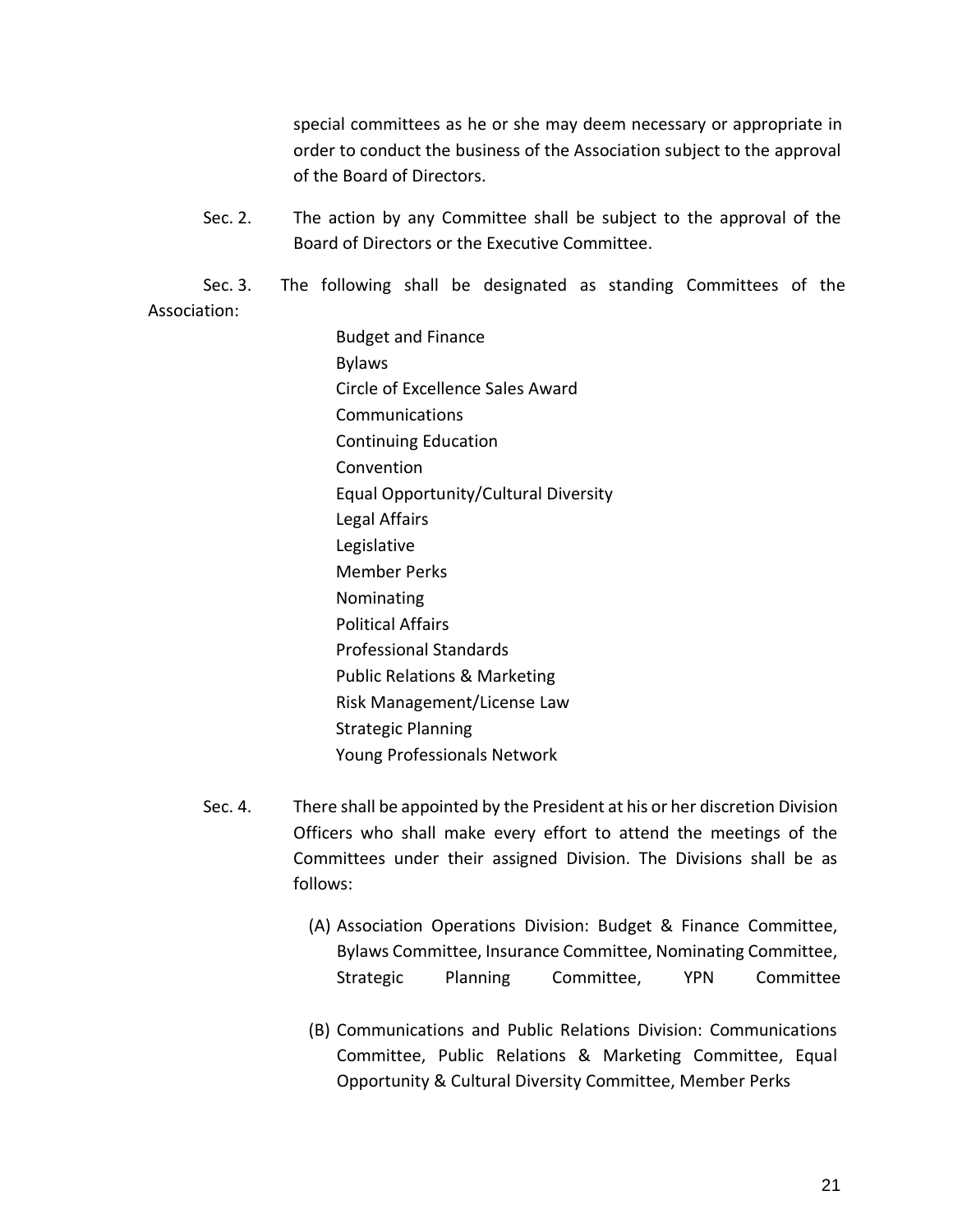- (C) Industry Advocacy Division: Issues Mobilization Fund, Legislative Committee, Political Affairs Committee, RPAC
- (D) Professional Conduct Division: Legal Affairs Committee, Professional Standards Committee, Risk Management License Law Committee
- (E) Professional Development Division: Circle of Excellence Sales Award, Convention Committee, Continuing Education Committee
- Sec. 5. There shall be five (5) Regional Vice Presidents appointed by their designated Regions who shall serve a one (1) year term. The Regional Vice President positions will be filled in a rotating order of the Local Boards/Associations within the region. The Regions shall consist of the following Local Boards/Associations:
	- (A) Region 1: Cape May, Atlantic, Ocean City
	- (B) Region 2: NEXUS, Gloucester Salem, Cumberland
	- (C) Region 3: North Central, Warren, Sussex
	- (D) Region 4: Monmouth Ocean Regional, Metro Centre, CORE
	- (E) Region 5: Liberty, Greater Bergen

Regions may be configured based on board mergers and/or board dissolution.

Sec. 6. There shall be a Leadership Team consisting of the President, President-Elect, First Vice President, Treasurer, the Immediate Past President and the Chief Executive Officer. The Chief Executive Officer shall serve without a vote.

> Except for those actions specifically stated in the Bylaws as requiring approval of the Board of Directors or Executive Committee, the Leadership Team shall have the authority to act on behalf of the Board of Directors and Executive Committee to make policy and operational decisions for the Association between meetings of the Executive Committee and Board of Directors. The Leadership Team shall report its actions to the Executive Committee and the Board of Directors within five (5) days from the date such action was taken.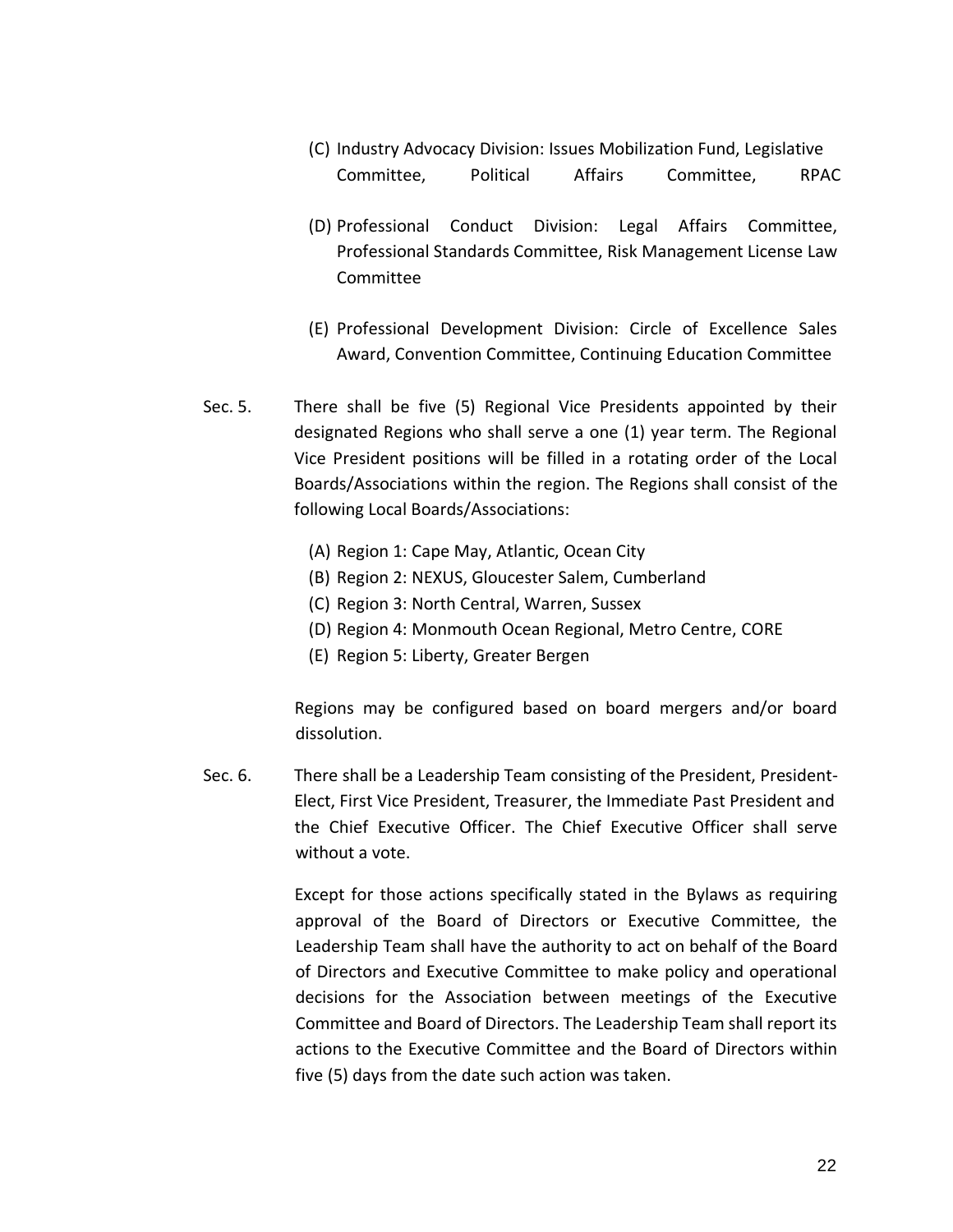The Leadership Team shall meet upon the call of the President or a majority of other voting members stating the purpose, time and place of the meeting. A majority of the voting members of the Leadership Team shall constitute a quorum. The affirmative vote of at least three members shall be required to adopt any resolution or authorize action on any item submitted to a vote of the Leadership Team.

Any member of the Leadership Team may participate in any meeting through use of a conference telephone or similar communications equipment by means of which all persons participating in the meeting can participate. Such participation in a meeting shall constitute presence in person at the meeting.

The Leadership Team may take any action, which it could take at a meeting of the Leadership Team without a meeting if consent in writing, setting forth the action so taken, is signed by all the voting members of the Leadership Team. Such consent may be signed in counterpart.

#### **ARTICLE XXIII- Order of Business**

Sec. 1. The order of business of meetings of members of the Association, the Board of Directors, the Executive Committee, and all other Committees except when otherwise provided, shall be:

| Call to Order              | <b>Reports of Committees</b>          |
|----------------------------|---------------------------------------|
| Verification of a Quorum   | <b>Old Business</b>                   |
| Taking the Roll            | <b>New Business</b>                   |
| <b>Approval of Minutes</b> | Election of Officers (if appropriate) |
| Consent Agenda             | Approval of Budget (if appropriate)   |
| <b>Report of Officers</b>  |                                       |

- Sec. 2. All motions must be made in writing if the presiding officer so requests, or if the request is by the majority vote of the members present at any meeting.
- Sec. 3. Robert's Rules of Order, latest edition, shall be recognized as the authority governing all meetings and conferences when not in conflict with the Bylaws of the Association.

#### **ARTICLE XXIV- Adoption, Amendment and Repeal of Bylaws**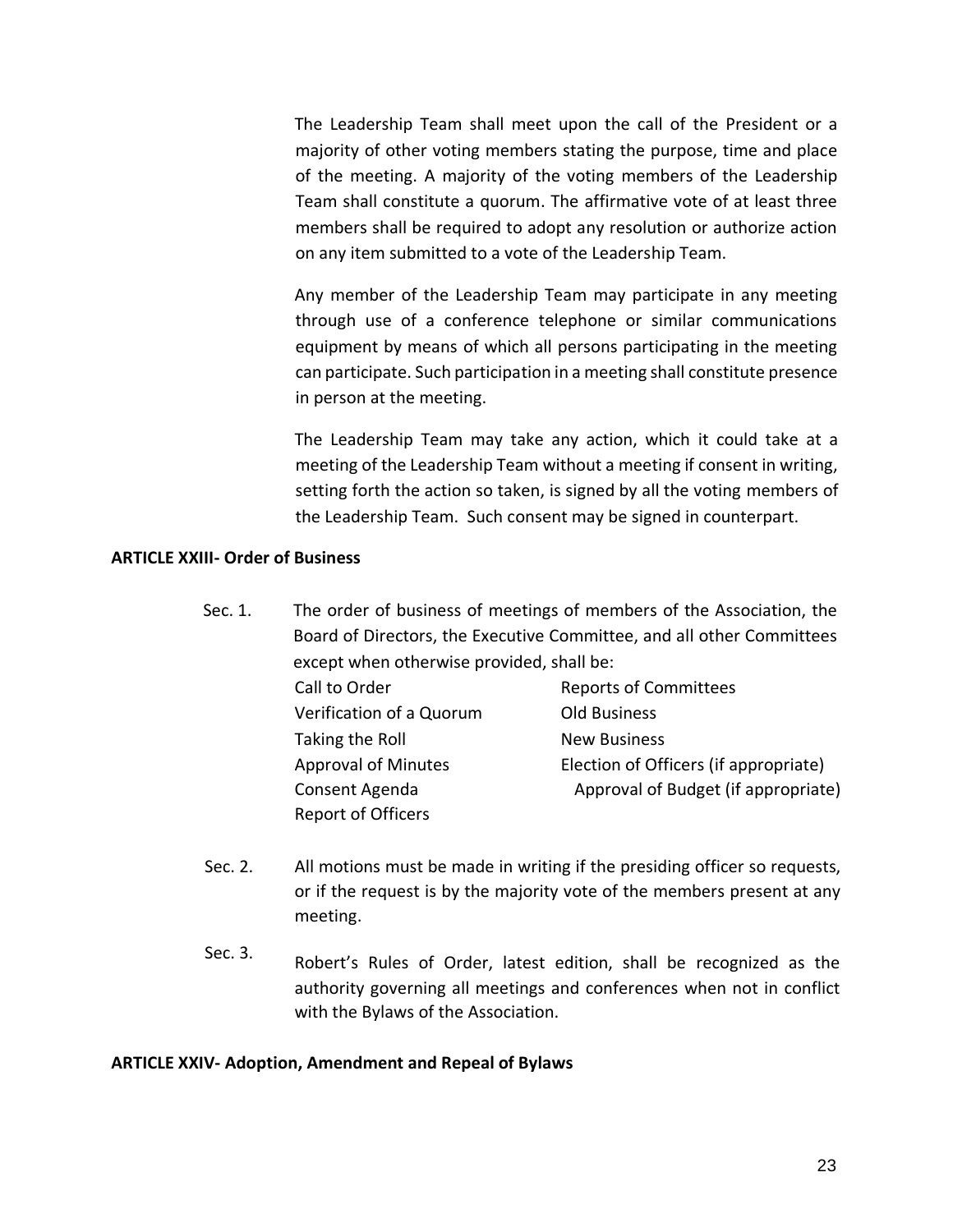- Sec. 1. Bylaws may be adopted, amended and repealed at any meeting of the Board of Directors by a two-thirds vote of the Directors present, provided the substance of the proposed amendments shall have been submitted to the Local Board/Associations and the members of the Board of Directors at least thirty (30) days in advance of their adoption.
- Sec. 2. Amendments of these Bylaws affecting the admission or qualifications of Realtor® Members, Realtor-Associate® Members and Institute Affiliate Members, the use of the terms Realtor<sup>®</sup>, Realtors<sup>®</sup>, or Realtor-Associate<sup>®</sup>, or any alteration in the territorial jurisdiction of a Local Board/Association shall become effective upon the approval of the Board of Directors of the National Association of Realtors® . All proposed changes to the Association's Bylaws must be submitted to the Bylaws Committee for review and recommendation before being submitted to the Board of Directors.

#### **ARTICLE XXV- Dissolution**

Sec. 1. Upon the dissolution or winding up of the affairs of the Association, the Board of Directors, after providing for payment of all obligations, shall distribute any remaining assets, within its discretion, to any nonprofit and tax exempt organization.

## **ARTICLE XXVI- Indemnification**

- Sec. 1. For the purposes of this Article, all definitions set forth in N.J.S.A.15A: 34, as amended from time to time, shall apply.
- Sec. 2. Each corporate agent of the Association shall be indemnified by the Association to the full extent permitted by N.J.S.A. 15A: 3-4, as amended from time to time, in connection with any action, suit or proceeding to which he or she may be a party by reason of his or her being or having been a corporate agent of the Association, such indemnification shall include, without limitation, indemnification against the actual amount of net loss including counsel fees, reasonably incurred by or imposed upon him or her in connection with such action, except as to matters for which he or she shall be ultimately found in such actions to be liable for gross negligence or willful misconduct.

In the event of any settlement of such a case, indemnification shall be provided only in connection with such matters covered by the